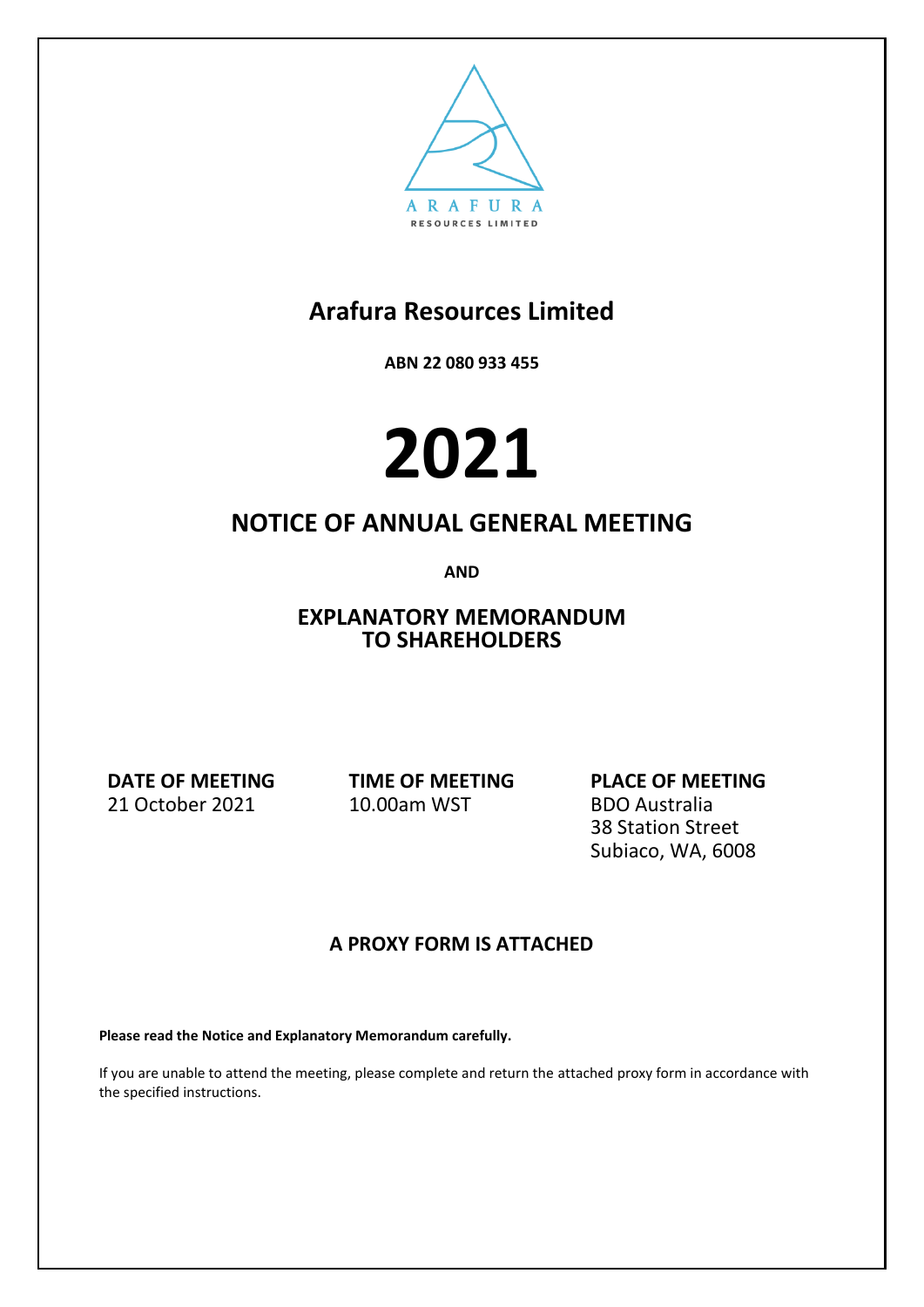**ABN 22 080 933 455**

### **Notice of Annual General Meeting**

Notice is given that the 2021 Annual General Meeting of the Company will be held at the offices of **BDO Australia, 38 Station Street, Subiaco Western Australia, 6008,** on 21 October 2021 at 10.00am WST.

#### **Agenda**

#### **Ordinary Business**

An Explanatory Memorandum containing information in relation to each of the following resolutions accompanies this Notice of Annual General Meeting.

#### **Annual Report**

To receive and consider the consolidated financial statements of the Company and its controlled entities and the reports of the Directors and auditors for the financial year ended 30 June 2021.

#### **Resolution 1 – Remuneration Report**

To consider and, if thought fit, to pass the following as an ordinary resolution:

*"That for the purposes of section 250R(2) of the Corporations Act and for all other purposes, the Remuneration Report for the year ended 30 June 2021 be adopted."*

**Note**: The vote on this Resolution is advisory only and does not bind the Directors or the Company.

#### **Voting Exclusion Statement**

To the extent required by section 250R of the Corporations Act, votes must not be cast (in any capacity) on Resolution 1 by, or on behalf of:

- (a) a member of the key management personnel whose remuneration details are included in the Remuneration Report; or
- (b) a closely related party of such a member.

However a person described above (the 'voter') may cast a vote on Resolution 1 as a proxy if the vote is not cast on behalf of a person described in paragraph (a) or (b) above and either:

- (a) the voter is appointed as a proxy by writing that specifies the way the proxy is to vote on Resolution 1; or
- (b) the voter is the Chairperson of the meeting and the appointment of the Chairperson as proxy:
	- (1) does not specify the way the proxy is to vote on Resolution 1; and
	- (2) expressly authorises the Chairperson to exercise the proxy even if Resolution 1 is connected directly or indirectly with the remuneration of a member of the key management personnel.

#### **Resolution 2 – Re-election of Mr Quansheng Zhang as Director**

To consider and, if thought fit, to pass the following resolution as an ordinary resolution: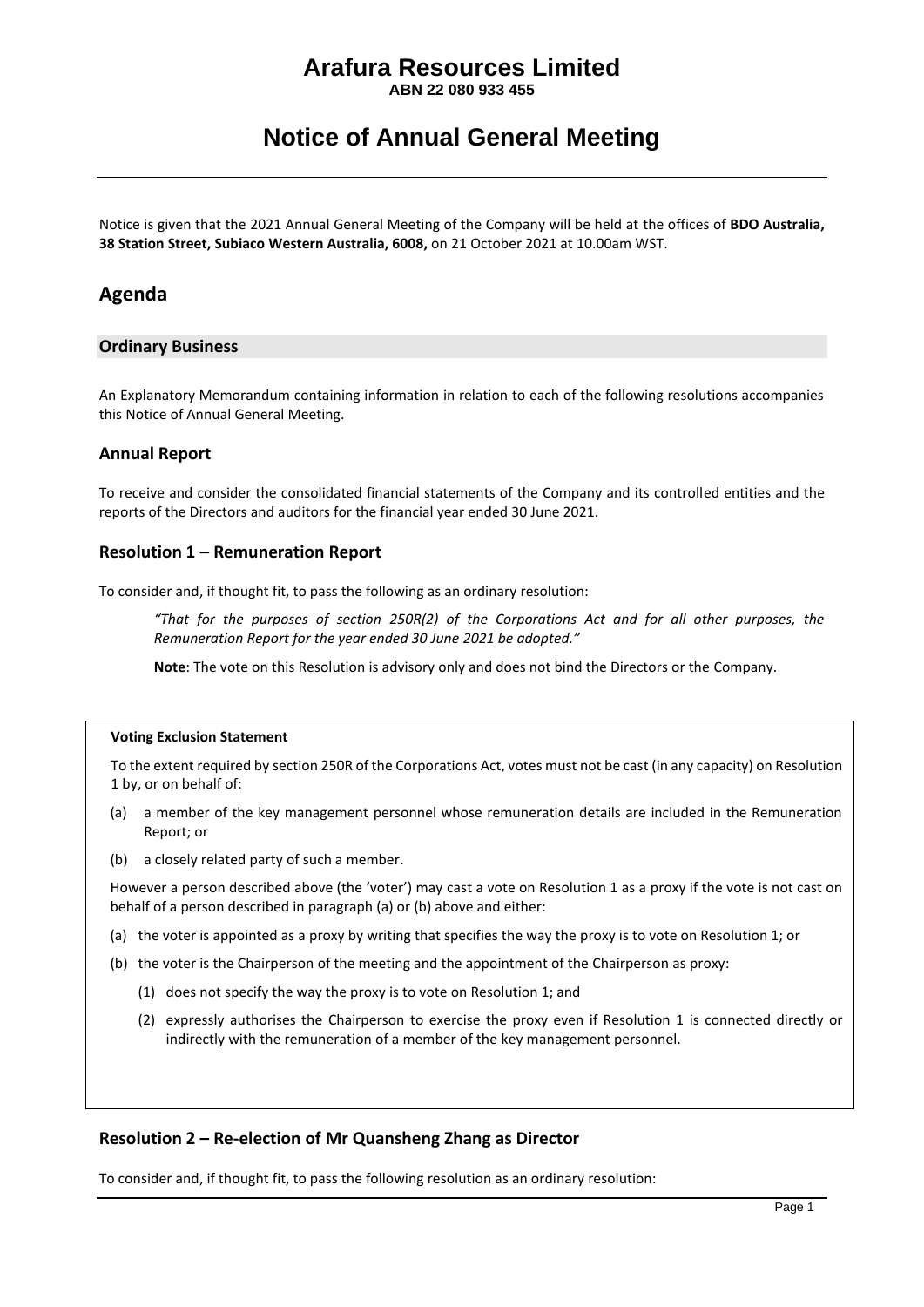**ABN 22 080 933 455**

### **Notice of Annual General Meeting**

*"That Mr Quansheng Zhang, a Director of the Company who retires by rotation under rule 7.1(d) of the Company's Constitution, be re-elected as a Director of the Company with effect from the close of the Meeting."*

#### **Resolution 3 – Issue of Options to Mr Gavin Lockyer**

To consider and, if thought fit, to pass the following resolution as an ordinary resolution:

*"That, for the purposes of Listing Rule 10.14, section 208(1) of the Corporations Act and for all other purposes, approval is given for the issue of Options under the Option Plan to the Managing Director of the Company, Mr Gavin Lockyer, or his nominee, to the value of up to \$270,000, for the purposes and on the terms set out in the Explanatory Memorandum".*

#### **Voting Exclusion Statement**

The Company will disregard any votes cast in favour of this Resolution by or on behalf of any Director who is eligible to participate in the Option Plan (or their nominee) or any associates (as defined in the Listing Rules) of those persons.

However the Company need not disregard a vote cast in favour of this Resolution by:

- (a) a person as proxy or attorney for a person who is entitled to vote on the Resolution, in accordance with directions given to the proxy or attorney to vote on the Resolution in that way; or
- (b) the Chairperson of the Meeting as proxy or attorney for a person who is entitled to vote on the Resolution, in accordance with a direction given to the Chairperson to vote on the Resolution as the Chairperson decides; or
- (c) a holder acting solely in a nominee, trustee, custodial or other fiduciary capacity on behalf of a beneficiary provided the following conditions are met:
	- i. the beneficiary provides written confirmation to the holder that the beneficiary is not excluded from voting, and is not an associate of a person excluded from voting, on the Resolution; and
	- ii. the holder votes on the Resolution in accordance with directions given by the beneficiary to the holder to vote in that way.

A vote on this Resolution must not be cast (in any capacity) by or on behalf of Mr Lockyer or his associates except where it is cast by a person as a proxy appointed in writing that specifies how the proxy is to vote on the proposed Resolution and it is not cast on behalf of Mr Lockyer or his associates.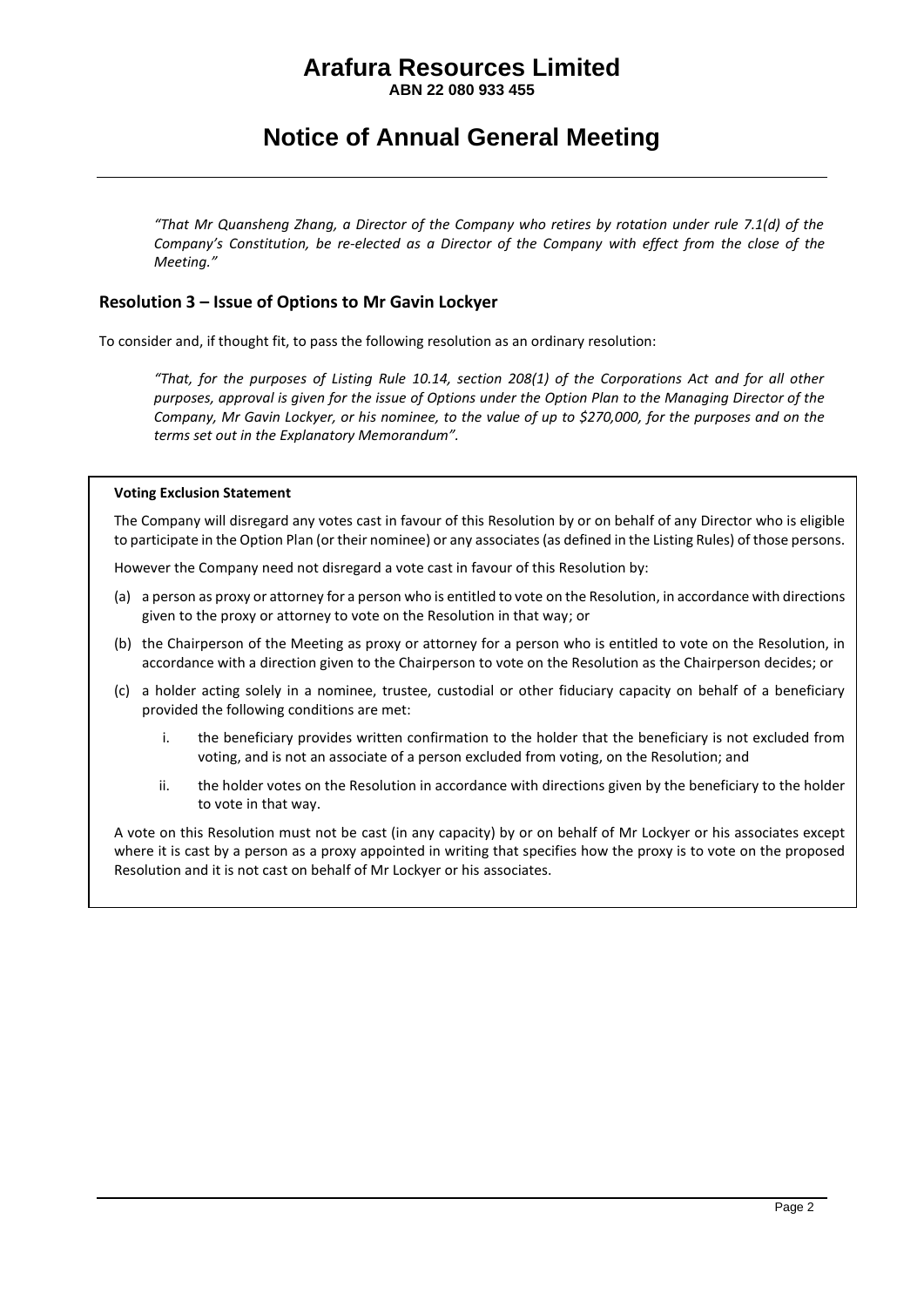**ABN 22 080 933 455**

### **Notice of Annual General Meeting**

#### **Resolution 4 – Issue of Performance Rights to Mr Gavin Lockyer**

To consider and, if thought fit, to pass the following resolution as an ordinary resolution:

*"That, for the purposes of Listing Rule 10.14, section 208(1) of the Corporations Act and for all other purposes, approval is given for the issue of Performance Rights under the Performance Rights Plan to the Managing Director of the Company, Mr Gavin Lockyer, or his nominee, to the value of up to \$202,500, for the purposes and on the terms set out in the Explanatory Memorandum".*

#### **Voting Exclusion Statement**

The Company will disregard any votes cast in favour of this Resolution by or on behalf of any Director who is eligible to participate in the Performance Rights Plan (or their nominee) or any associates (as defined in the Listing Rules) of those persons.

However the Company need not disregard a vote cast in favour of this Resolution by:

- (a) a person as proxy or attorney for a person who is entitled to vote on the Resolution, in accordance with directions given to the proxy or attorney to vote on the Resolution in that way; or
- (b) the Chairperson of the Meeting as proxy or attorney for a person who is entitled to vote on the Resolution, in accordance with a direction given to the Chairperson to vote on the Resolution as the Chairperson decides; or
- (c) a holder acting solely in a nominee, trustee, custodial or other fiduciary capacity on behalf of a beneficiary provided the following conditions are met:
	- i. the beneficiary provides written confirmation to the holder that the beneficiary is not excluded from voting, and is not an associate of a person excluded from voting, on the Resolution; and
	- ii. the holder votes on the Resolution in accordance with directions given by the beneficiary to the holder to vote in that way.

A vote on this Resolution must not be cast (in any capacity) by or on behalf of Mr Lockyer or his associates except where it is cast by a person as a proxy appointed in writing that specifies how the proxy is to vote on the proposed Resolution and it is not cast on behalf of Mr Lockyer or his associates.

#### **Other business**

To deal with any other business which may be brought forward in accordance with the Company's Constitution or the Corporations Act.

#### **Explanatory Memorandum**

Shareholders are referred to the Explanatory Memorandum accompanying and forming part of this Notice of Annual General Meeting.

Capitalised terms which are not defined in this Notice of Annual General Meeting and Explanatory Memorandum are defined in **Annexure A** to the Explanatory Memorandum.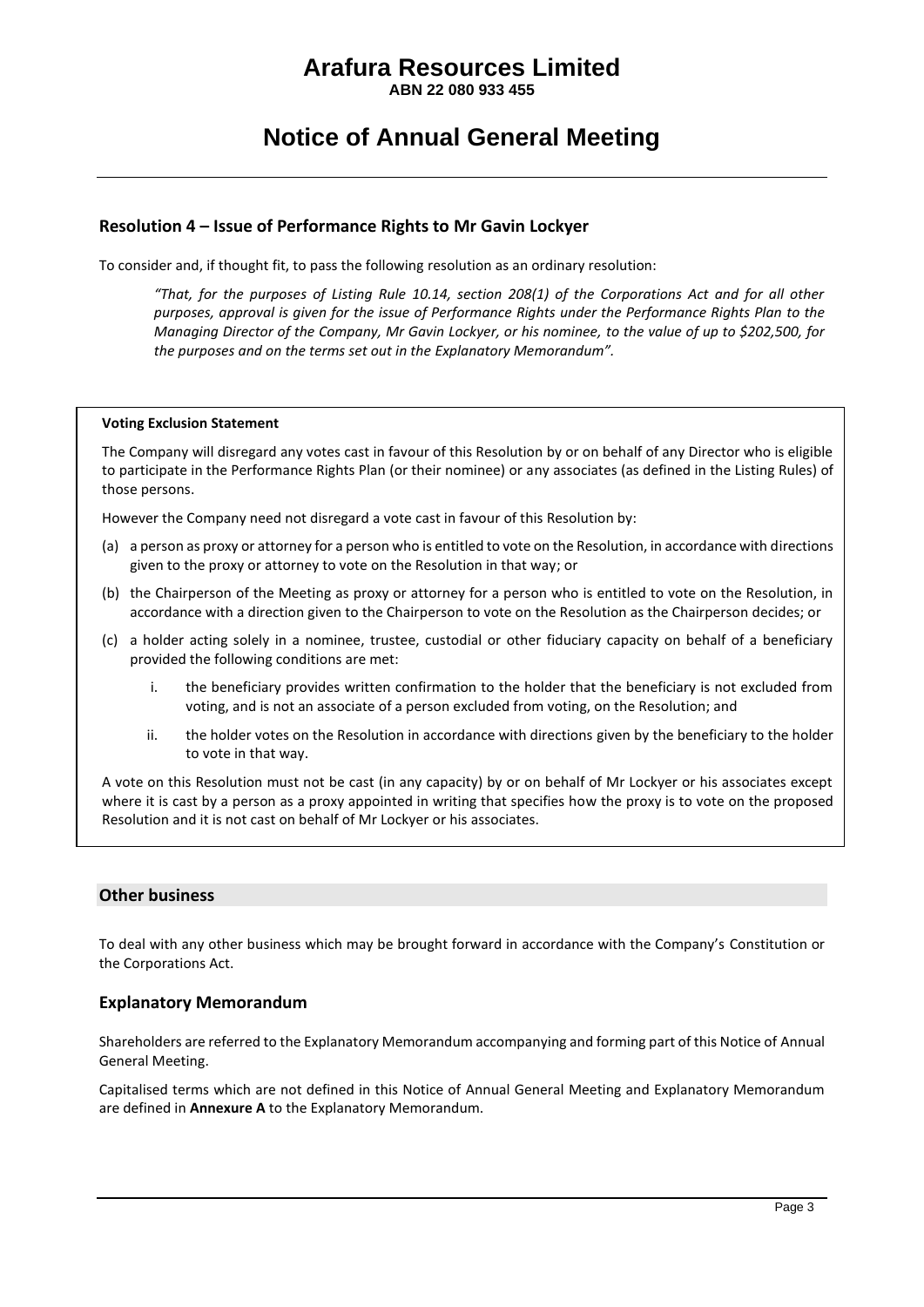**ABN 22 080 933 455**

### **Notice of Annual General Meeting**

#### **Resolutions are not inter-dependent**

The Resolutions are not inter-dependent. This means that a Resolution may be passed notwithstanding that one or more of the other Resolutions are not passed.

#### **Snapshot date**

It has been determined that in accordance with regulation 7.11.37 of the *Corporations Regulations 2001* (Cth), for the purposes of the Annual General Meeting, Shares will be taken to be held by the persons who are the registered holders at **4.00 pm WST on 19 October 2021**. Accordingly, Share transfers registered after that time will be disregarded in determining entitlements to vote at the Meeting.

Holders of Options or other convertible securities issued by the Company who are not Shareholders but who wish to vote as Shareholders at the Meeting are required to lodge valid exercise notices with the Company no later than 1 week before the Meeting to allow sufficient time for the Shares to be issued by the Company.

#### **Chairperson and Chairperson's voting intentions for undirected proxies**

Given the uncertainty surrounding border restrictions as a result of COVID-19, it is proposed that the Meeting will be chaired by Mr Gavin Lockyer, the Managing Director of the Company. It is the Chairperson's intention to vote undirected proxies which he holds as proxy in favour of all Resolutions where possible. In exceptional circumstances, the Chairperson may change his voting intention on any Resolution, in which case an ASX announcement will be made.

#### **How to vote**

You may vote by attending the Meeting in person, by proxy or by authorised representative. A corporate Shareholder may also appoint a corporate representative.

#### **Voting in person**

To vote in person, attend the Meeting on the date and at the place set out above. The Meeting will commence at **10.00am WST on 21 October 2021.**

### **Voting by proxy**

A Shareholder entitled to attend and vote has a right to appoint a proxy to attend and vote instead of the Shareholder. A proxy need not be a Shareholder and can be either an individual or a body corporate. If a Shareholder appoints a body corporate as a proxy, that body corporate will need to ensure that it:

- appoints an individual as its corporate representative to exercise its powers at the Meeting, in accordance with section 250D of the Corporations Act; and
- provides satisfactory evidence of the appointment of its corporate representative.

If such evidence is not received, then the body corporate (through its representative) will not be permitted to act as a proxy.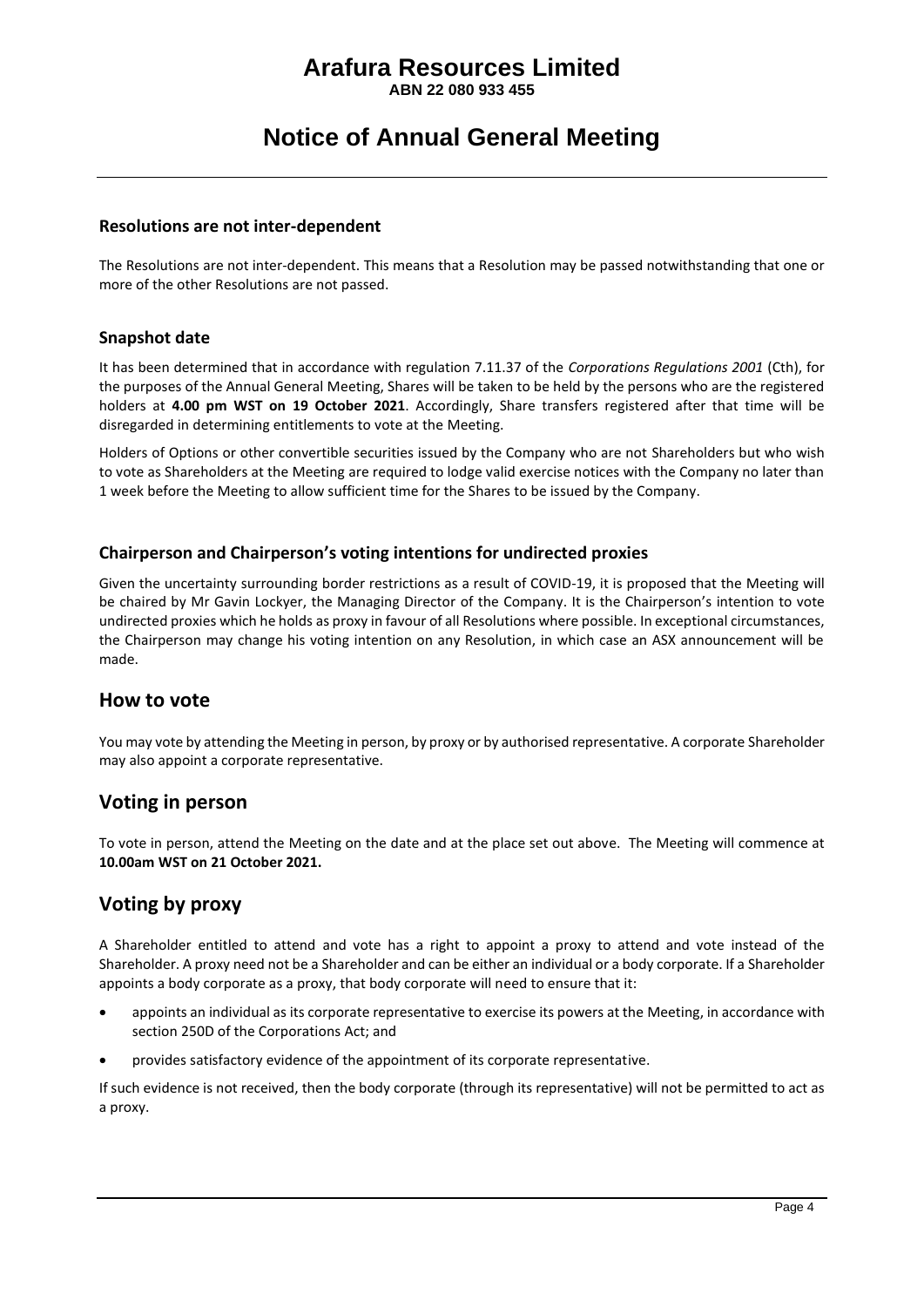**ABN 22 080 933 455**

### **Notice of Annual General Meeting**

A Shareholder that is entitled to cast two or more votes may appoint two proxies and may specify the proportion or number of votes each proxy is appointed to exercise. If no proportion or number is specified, each proxy may exercise half of the Shareholder's votes.

The Proxy Form also provides further details on appointing proxies and lodging Proxy Forms.

### **Proxy voting online**

Shareholders may submit a proxy vote online at [www.linkmarketservices.com.au.](http://www.linkmarketservices.com.au/) To vote online, select 'Investor Login' and enter Arafura Resources Limited or ASX code 'ARU' in the 'Issuer Name' field, your Securityholder Reference Number ('SRN') or Holder Identification Number ('HIN') (which is shown on the front of your Proxy Form), postcode, complete the security process and click 'Login'. Select the 'Voting' tab and then follow the prompts. You will be taken to have signed and returned your Proxy Form if you vote online in accordance with the instructions given on the website. If you choose to vote online, you must vote by no later than 10.00am WST on 19 October 2021.

### **Proxy voting by mobile**

Shareholders may submit a proxy vote by mobile by scanning the QR code on their Proxy Form and following the prompts. You will be taken to have signed and returned your Proxy Form if you vote by mobile in accordance with the instructions given. If you choose to vote by mobile, you must vote by no later than 10.00am WST on 19 October 2021.

### **Lodgement of Proxy Forms**

To be effective, completed Proxy Forms must be returned by:

- mail to Arafura Resources Limited, C/- Link Market Services Limited, Locked Bag A14, Sydney South NSW 1235 Australia;
- facsimile to +61 2 9287 0309; or
- hand to Link Market Services Limited, Level 12, 680 George Street, Sydney NSW 2000 Australia,

so that they are received no later than 10.00am WST on 19 October 2021.

Proxy Forms or proxy voting instructions received after this time will be invalid.

If a proxy is executed by an attorney of a Shareholder, then the original of the relevant power of attorney or a certified copy of the relevant power of attorney, if it has not already been noted by the Company, must also be received by the Company by the above deadline.

### **Voting by corporate representative**

To appoint a corporate representative, contact the Company's share registry and obtain a Certificate of Appointment of Corporate Representative.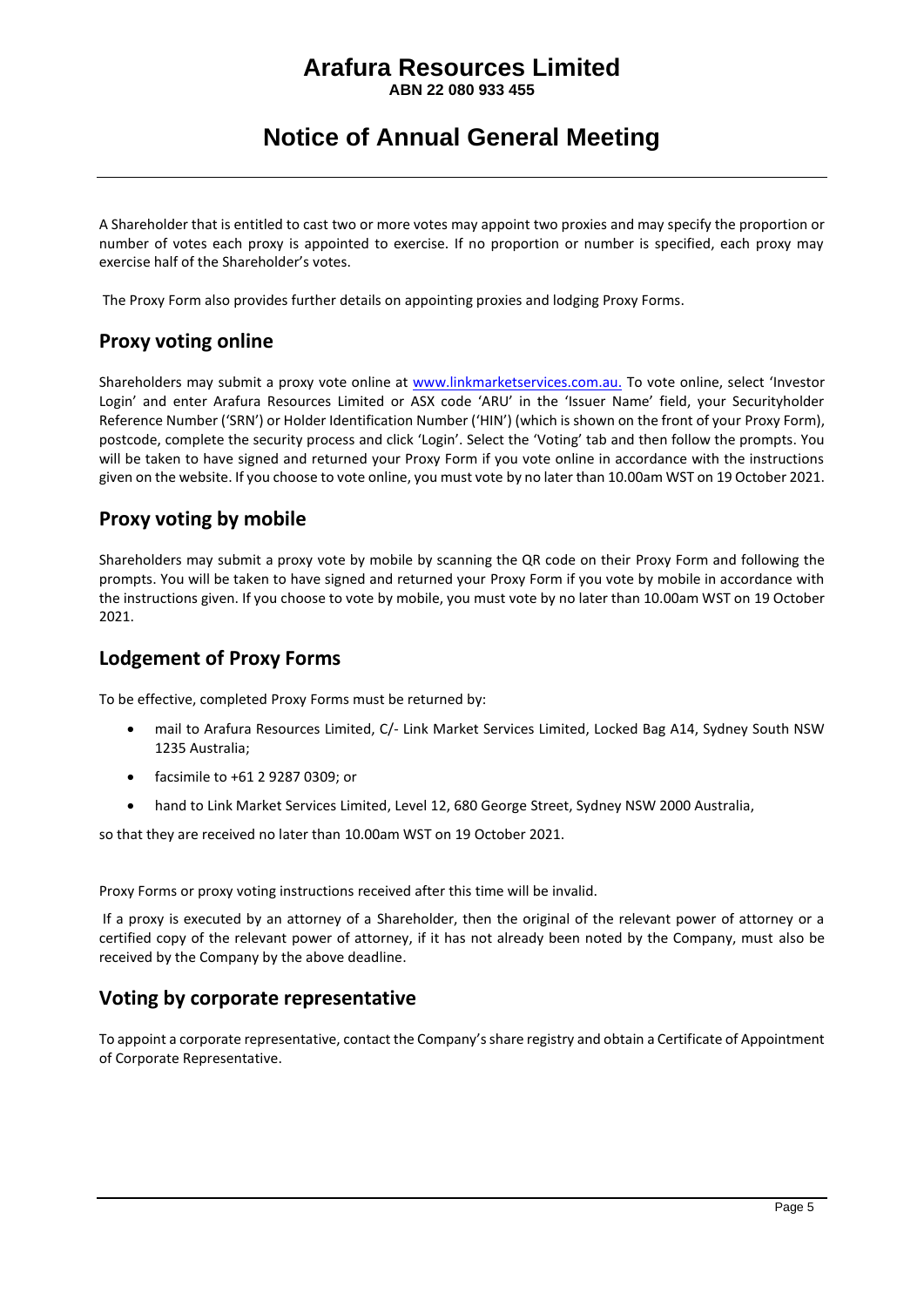**ABN 22 080 933 455**

### **Notice of Annual General Meeting**

### **Voting prohibition by proxy holders (remuneration of key management personnel)**

To the extent required by section 250BD of the Corporations Act, a person appointed as a proxy must not vote, on the basis of that appointment, on Resolutions 1, 3 or 4, if the person is either a member of key management personnel or a closely related party of such a member and the appointment does not specify the way the proxy is to vote on the Resolution. However, the proxy may vote if the proxy is the Chairperson and the appointment expressly authorises the Chairperson to exercise the proxy even if the Resolution is connected directly or indirectly with the remuneration of a member of key management personnel.

If the Chairperson is appointed as your proxy and you have not specified the way the Chairperson is to vote on Resolutions 1, 3 or 4 by signing and returning the proxy form (including via an online voting facility), you are considered to have provided the Chairperson with an express authorisation for the Chairperson to vote the proxy in accordance with the Chairperson's intention, even though the Resolution is connected directly or indirectly with the remuneration of key management personnel.

### **Questions and comments by Shareholders at the Meeting**

In accordance with the Corporations Act, a reasonable opportunity will be given to Shareholders to ask questions about or make comments on the management of the Company at the Meeting.

Similarly, a reasonable opportunity will be given to Shareholders to ask the Company's external auditor, BDO Audit (WA) Pty Ltd, questions relevant to:

- the conduct of the audit;
- the preparation and content of the auditor's report;
- the accounting policies adopted by the Company in relation to the preparation of its financial statements; and
- the independence of the auditor in relation to the conduct of the audit.

Shareholders may also submit written questions to BDO Audit (WA) Pty Ltd if the questions are relevant to the content of the BDO audit report or the conduct of its audit of the Company's financial report for the period ended 30 June 2021. Relevant written questions for BDO Audit (WA) Pty Ltd must be received by mail at the PO Box of the Company (PO Box 5773, St Georges Terrace, Perth, WA 6831) or via email at arafura@arultd.com, no later than the fifth business day before the date of the Meeting.

A list of the relevant written questions will be made available to Shareholders attending the Meeting. They will also be placed on the Company's website.

The following details should be included with written questions:

- the **Shareholder's Name**; and
- either the Shareholder's **Security Reference Number (SRN)** or **Holder Identification Number (HIN).**

#### **By order of the Board**

Dated 6<sup>th</sup> September 2021

Catherine Huynh Company Secretary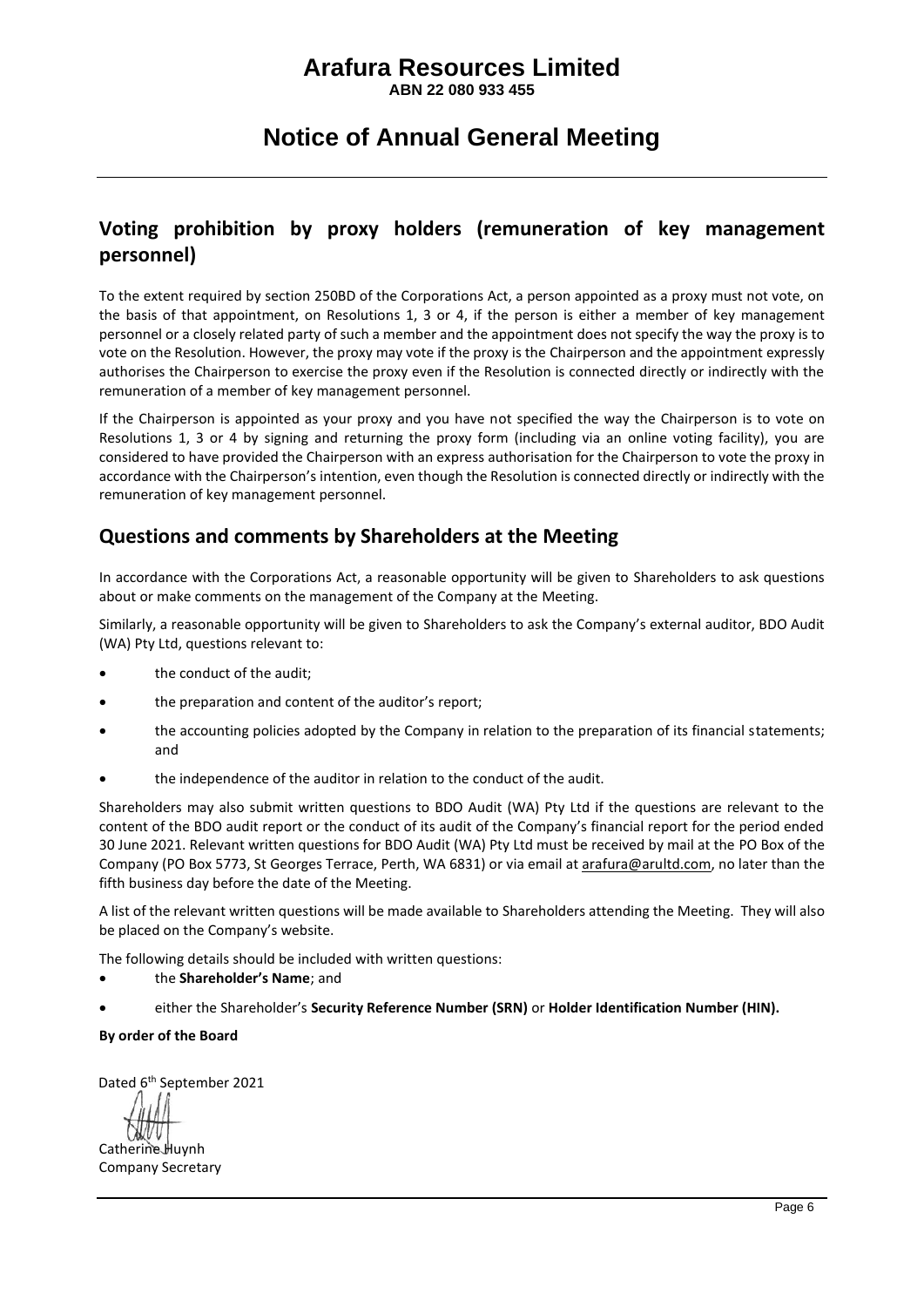**ABN 22 080 933 455**

### **Explanatory Memorandum**

#### **Introduction**

This Explanatory Memorandum has been prepared to assist Shareholders to understand the business to be put to Shareholders at the forthcoming Annual General Meeting.

This Explanatory Memorandum should be read in conjunction with the accompanying Notice of Annual General Meeting. Please refer to **Annexure A** for definitions of capitalised terms in the Notice of Annual General Meeting and Explanatory Memorandum.

#### **Business**

#### **Annual Report**

The Corporations Act requires the following reports in respect of the year ended 30 June 2021 to be laid before the Meeting:

- (a) the annual financial report, including the Company's financial statements; and
- (b) the reports of the Directors and auditors.

Neither the Corporations Act nor the Company's Constitution requires a vote of Shareholders on the statements or reports.

Each of these reports are contained in the Company's 2021 Annual Report which has been sent to Shareholders and which is available at www.arultd.com.

Shareholders will have a reasonable opportunity at the Meeting to ask questions and make comments on these reports and on the business and operations of the Company. Shareholders will also be given a reasonable opportunity to ask the auditor questions about the auditor's report and the conduct of the audit of the financial report.

#### **1 Resolution 1 – Remuneration report**

The Remuneration Report of the Company for the financial year ended 30 June 2021 is set out in the Directors' Report on pages 25 to 37 of the Company's Annual Report 2021 which was released to the market on 18 August 2021.

The Remuneration Report sets out the Company's remuneration arrangements for Executive and Non-Executive Directors and executive employees of the Company.

Shareholders attending the Meeting will be given a reasonable opportunity to ask questions about, or make comments on, the Remuneration Report.

The Corporations Act requires that a resolution be put to the vote that the Remuneration Report be adopted. The Corporations Act expressly provides that the vote is advisory only and the Resolution itself does not bind the Directors or the Company. However, whilst the Resolution itself does not bind the Directors or the Company, if at least 25% of the votes cast on Resolution 1 are against the Resolution in two consecutive years, starting at this 2021 Annual General Meeting, Shareholders will be required to vote at the second of those Annual General Meetings on a resolution (a "spill resolution") that another meeting be held within 90 days at which all of the Company's Directors (other than the Managing Director) must stand for re-election. The Company encourages all Shareholders to cast their votes on Resolution 1.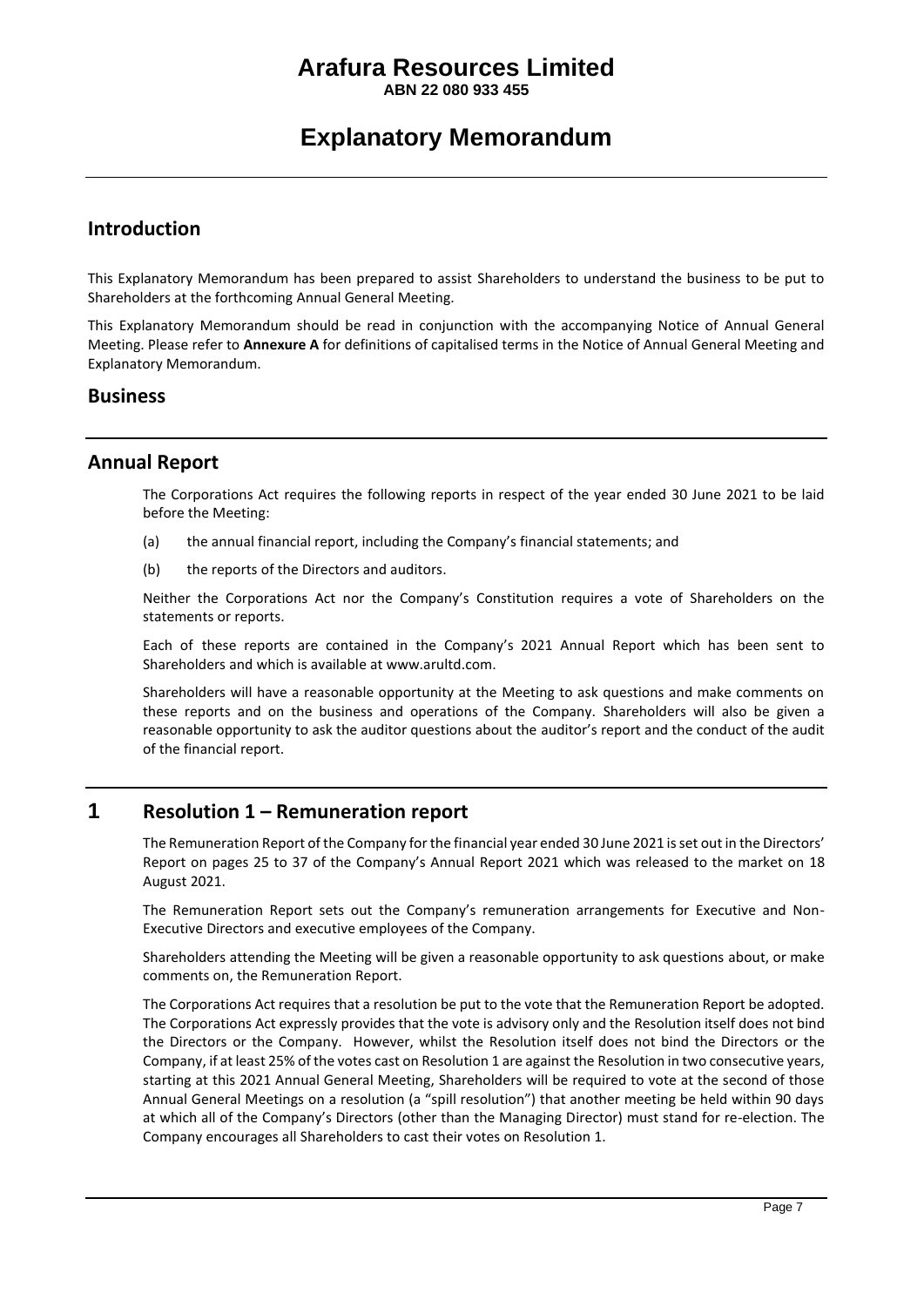**ABN 22 080 933 455**

### **Explanatory Memorandum**

#### **2 Resolution 2 - Re-election of Mr Quansheng Zhang as Director**

Mr Quangsheng Zhang retires by rotation in accordance with rule 7.1(d) of the Company's Constitution and, being eligible, offers himself for re-election.

Mr Zhang was first appointed as Non-Executive Director on 18 November 2016.

Mr Zhang has a Doctoral degree in Engineering and a Masters degree in Geophysical Prospecting. He is based in Nanjing in the People's Republic of China and is the General Manager of Hong Kong East China Non-Ferrous Mineral Resources Co Ltd (HKECE). Mr Zhang has over 30 years of mineral prospecting and exploration experience, and expertise in mineral resource surveys and geophysics.

After appropriate consideration, and taking into account his past performance, contributions to the Company and the current and future needs of the Board and the Company, the Board's members (excluding Mr Zhang) unanimously resolved that Mr Zhang's distinct set of skills and experience, including his mineral prospecting and exploration experience, is of obvious and ongoing benefit to the Board.

The Directors (excluding Mr Zhang) recommend that Shareholders vote in favour of Resolution 2.

### **3 Background for Resolutions 3 and 4 – Issue of Options and Performance Rights to Mr Gavin Lockyer**

The Company has in place an Option Plan and a Performance Rights Plan. The main purpose of these plans is to incentivise 'Eligible Executives' to provide (and reward them for providing) dedicated and ongoing commitment and effort to the Company, and to align the interests of Eligible Executives with Shareholders in order to increase Shareholder value. The Board considers that the ability to issue Options and Performance Rights as incentives to employees and Directors (and other eligible participants) enables Eligible Executives to share in the future growth and profitability of the Company and provides a necessary mechanism to attract, retain and motivate personnel to achieve the Company's goals.

The issue of securities under these plans was approved by Shareholders at the Annual General Meeting held on 22 October 2020 for the purposes of exception 13 to Listing Rule 7.2.

A summary of the terms of the Option Plan and the Performance Rights Plan are set out in Annexures B and C respectively of the Explanatory Memorandum.

The Company is proposing to issue to the Managing Director of the Company, Mr Lockyer (or his nominee):

- (a) Options under the Option Plan up to a maximum value of \$270,000, under Resolution 3; and
- (b) Performance Rights under the Performance Rights Plan up to a maximum value of \$202,500, under Resolution 4,

(together, the **Proposed Issues**).

The formula to determine the number of Options that will be issued to Mr Lockyer (or his nominee) is set out below (**Option Calculation Formula**):

Dollar value as determined by the Board (up to \$270,000)

VWAP Price

The formula to determine the number of Performance Rights that will be issued to Mr Lockyer (or his nominee) is set out below (**Performance Rights Calculation Formula**):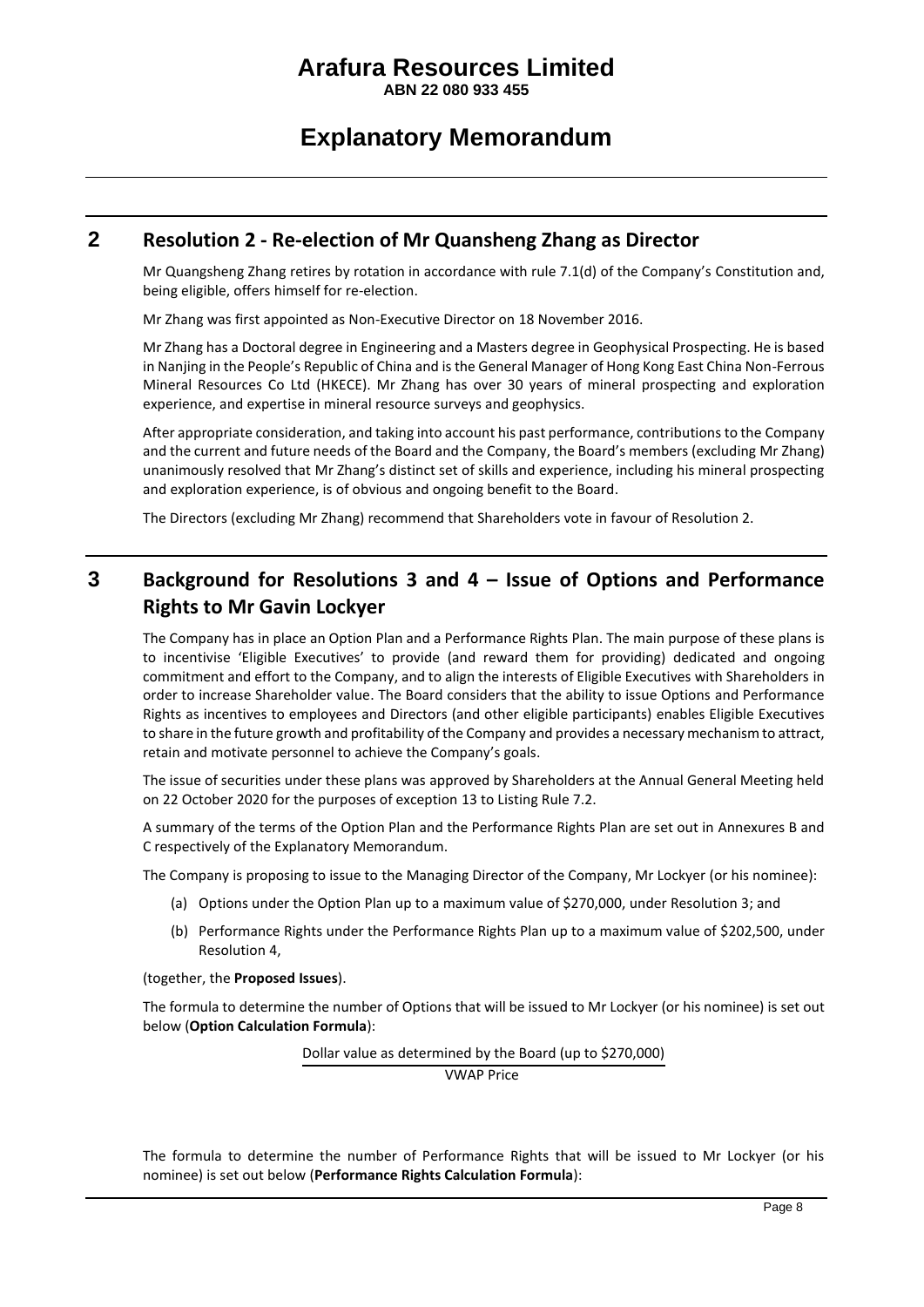**ABN 22 080 933 455**

### **Explanatory Memorandum**

### Dollar value as determined by the Board (up to \$202,500)

VWAP Price

For the purposes of the Option Calculation Formula and the Performance Rights Calculation Formula, **VWAP Price** means the VWAP of Shares over the 5 trading days immediately before the date of issue.

### **Overview of Listing Rules, Part 2E.1 of the Corporations Act and approvals sought**

#### *Issue of securities to related parties - Listing Rules 10.11 and 10.14*

Listing Rule 10.11 requires a listed entity to obtain shareholder approval for the issue of securities to related parties, which includes a director of the Company.

Listing Rule 10.12, exception 8 provides that approval under Listing Rule 10.11 is not required for an issue of equity securities under an employee incentive scheme made, or taken to have been made, with the approval of the issuing entity's shareholders under Listing Rule 10.14.

Listing Rule 10.14 provides that a listed entity must not permit a director (or certain other persons) to acquire equity securities under an employee incentive scheme unless it obtains the approval of its shareholders.

#### *Shareholder approvals sought*

The Proposed Issues fall within Listing Rule 10.14 and therefore require the approval of Shareholders. Resolutions 3 and 4 seek the required Shareholder approvals to the Proposed Issues for the purposes of Listing Rule 10.14 and Chapter 2E of the Corporations Act (see below).

Mr Lockyer, as Managing Director of the Company, is entitled to participate in the Option Plan and Performance Rights Plan. The Board considers that the issue of Options and Performance Rights to Mr Lockyer (or his nominee) under the Option Plan and Performance Rights Plan (respectively) is in the Company's interests as it further aligns the interests of Mr Lockyer as the Managing Director with the interests of the Company's Shareholders in order to maximise Shareholder value. Further, the issue of Options and Performance Rights provides cost effective remuneration to Mr Lockyer in his role as Managing Director of the Company.

If Resolution 3 is passed, the Company will be able to proceed with the proposed issue of Options to Mr Lockyer and issue Options to the value of up to \$270,000 (as determined by the Board) using the formula described above to Mr Lockyer or his nominee.

If Resolution 3 is not passed, the Company will not be able to proceed with the issue of Options to Mr Lockyer or his nominee.

If Resolution 4 is passed, the Company will be able to proceed with the proposed issue of Performance Rights to Mr Lockyer and issue Performance Rights to the value of up to \$202,500 (as determined by the Board) using the formula described above to Mr Lockyer or his nominee.

If Resolution 4 is not passed, the Company will not be able to proceed with the issue of Performance Rights to Mr Lockyer or his nominee.

If approval is given under Listing Rule 10.14, approval is not required under Listing Rule 7.1.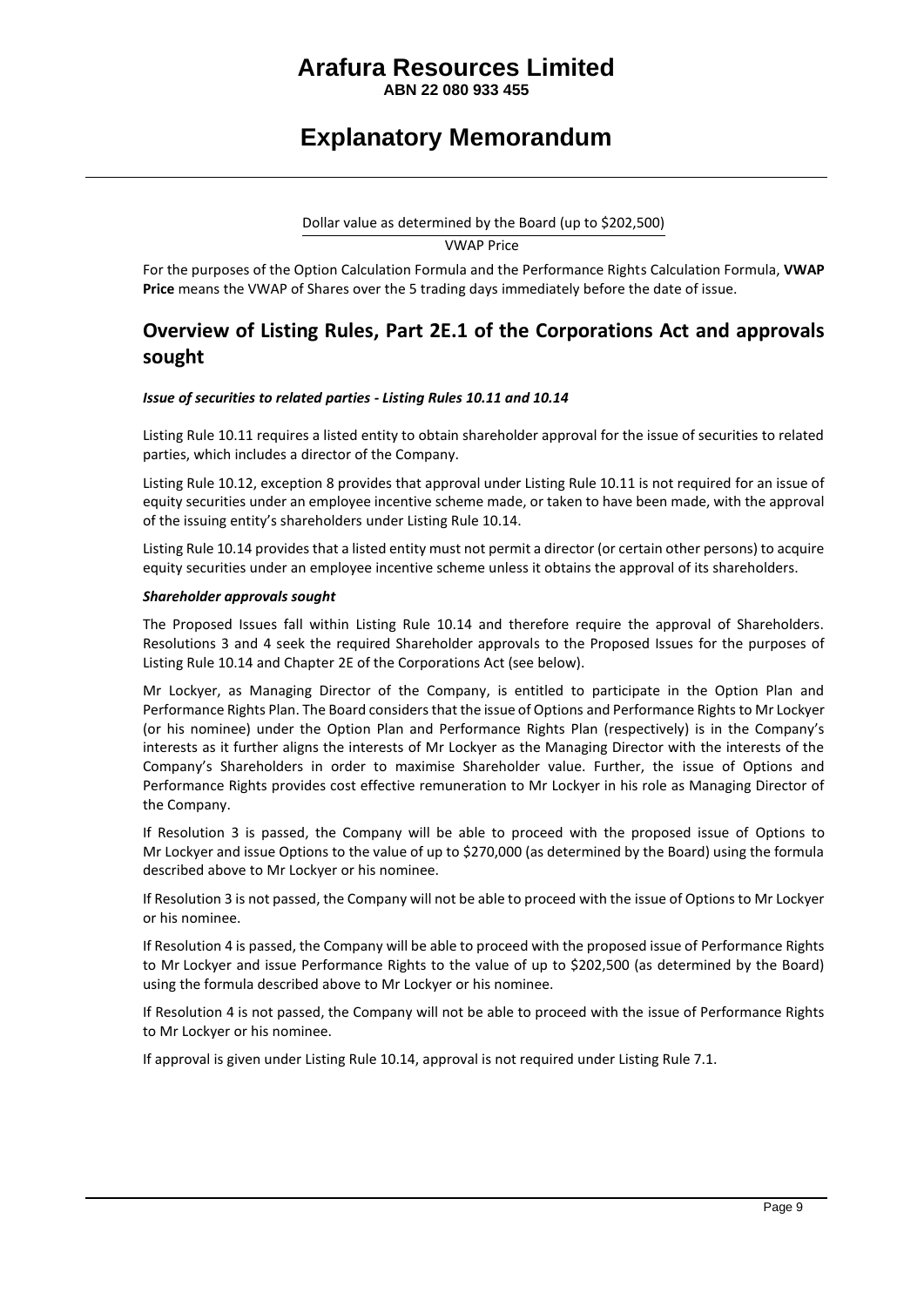**ABN 22 080 933 455**

### **Explanatory Memorandum**

#### *Financial Benefit - Part 2E.1 of the Corporations Act*

The Proposed Issues will constitute the giving of a financial benefit to a related party for the purposes of Part 2E.1 of the Corporations Act.

Section 208(1) of the Corporations Act states that for a public company to give a financial benefit to a related party of the public company (which includes its directors):

- (a) the public company must (i) obtain the approval of the public company's shareholders; and (ii) give the benefit within 15 months after the approval; or
- (b) the giving of the benefit must fall within an exception set out in sections 210 to 216.

The reasonable remuneration exception to the requirement for Shareholder approval contained in section 211 of the Corporations Act likely applies, however, the Directors consider that it is prudent and in the interests of good governance to seek Shareholder approval for the purposes of section 208 of the Corporations Act in any event.

All of the information that is required to be provided to Shareholders under Listing Rule 10.15 in order to obtain Shareholder approval under Listing Rule 10.14, and information required for the purposes of Chapter 2E of the Corporations Act, for each of Resolutions 3 and 4 is set out below.

#### **4 Resolution 3 - Issue of Options to Mr Gavin Lockyer**

As noted above, the Company is proposing to issue Options to Mr Gavin Lockyer (or his nominee) under the Option Plan, up to a maximum value of \$270,000 as determined by the Board.

Please refer to the "Background for Resolutions 3 and 4 - Issue of Options and Performance Rights to Mr Gavin Lockyer" for information about the Option Plan, Listing Rules 10.11 and 10.14 and Part 2E.1 of the Corporations Act.

#### *(a) Information required by Listing Rule 10.15*

Listing Rule 10.15 sets out the information that must be provided to Shareholders in order to obtain Shareholder approval under Listing Rule 10.14. The following information is provided in accordance with Listing Rule 10.15:

- (i) The person to acquire Options under the Option Plan is Mr Gavin Lockyer, the Managing Director of the Company (or his nominee).
- (ii) Mr Lockyer falls within Listing Rule 10.14.1 as he is the Managing Director of the Company. His nominee (if applicable) would fall within Listing Rule 10.14.2, as his associate.
- <span id="page-10-0"></span>(iii) Mr Lockyer (or his nominee) will be issued Options under the Option Plan up to a maximum value of \$270,000, as determined by the Board. The actual number of Options issued will be determined based on the Option Calculation Formula.

Set out below are worked examples (for illustration purposes only) showing how the number of Options will be calculated in practice under different price assumptions under the Option Calculation Formula. These calculations assume that the Board approves the issue of Options to a value of \$270,000.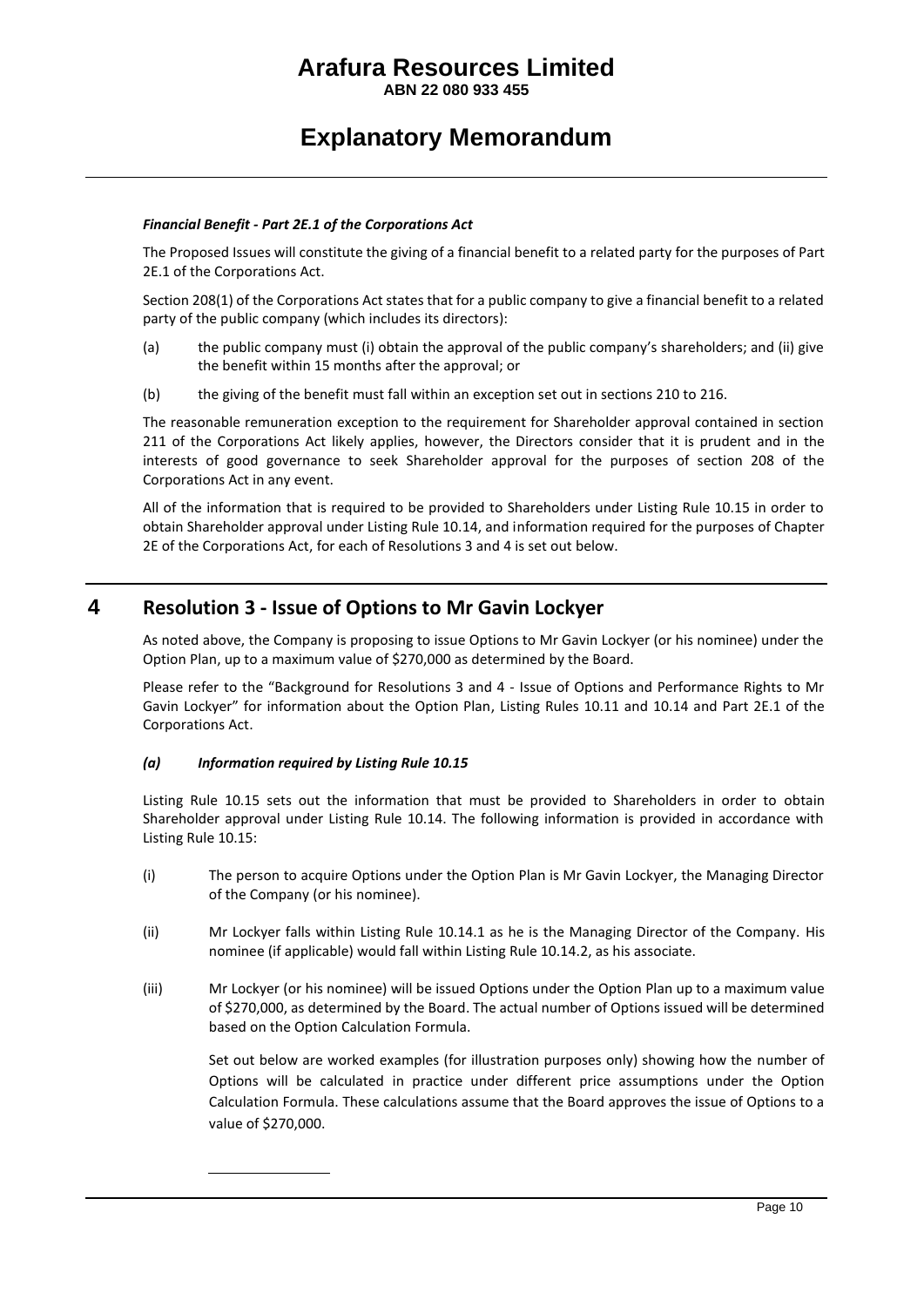**ABN 22 080 933 455**

### **Explanatory Memorandum**

|                                                                  | At \$0.130<br>If the VWAP Price is<br>equal to the closing<br>market price on 23<br>August 2021 ("Price") | At \$0.260<br>If the VWAP Price is<br>equal to double the<br><b>Price</b> | At \$0.065<br>If the VWAP Price is<br>equal to half the<br><b>Price</b> |
|------------------------------------------------------------------|-----------------------------------------------------------------------------------------------------------|---------------------------------------------------------------------------|-------------------------------------------------------------------------|
| <b>Number</b><br>οf<br>Options to be<br>issued (rounded<br>down) | 2,076,923 Options                                                                                         | 1,038,461 Options                                                         | 4,153,846 Options                                                       |

- <span id="page-11-0"></span>(iv) The material terms of the Options are as follows:
	- i. the exercise price of each Option will be 143% of the VWAP Price;
	- ii. the Options will vest (and become exercisable) 3 years from the date of issue; and
	- iii. the Options will expire 4 years from the date of issue.

The terms set out in the Option Plan also apply to the Options.

- <span id="page-11-2"></span>(v) A summary of the material terms of the Option Plan is set out in Annexure B of this Explanatory Memorandum.
- (vi) The current total remuneration package for Mr Lockyer is:

|      | Salary<br>and Fees | Non-<br><b>Monetary</b><br>benefits | <b>Superannuation</b> | <b>Share</b><br>based<br>payments | Other<br>(Long<br><b>Service</b><br>Leave) | Total     |
|------|--------------------|-------------------------------------|-----------------------|-----------------------------------|--------------------------------------------|-----------|
| 2021 | \$401,100          | $\qquad \qquad \blacksquare$        | \$25,000              | \$6,046                           | \$8,650                                    | \$440,796 |

- (vii) Since its initial adoption in 2017, Mr Lockyer has previously been issued 4,750,000 Options under the Option Plan for nil consideration.
- (viii) The Options are being used to provide cost effective remuneration for Mr Lockyer as an incentive, alignment and retention tool.
- <span id="page-11-1"></span>(ix) The indicative total value of the Options to be issued to Mr Lockyer is a maximum of \$270,000. The Board will use this value (or a lower value) to calculate the number of Options that will be issued based on the Option Calculation Formula, which takes into account the VWAP Price.
- (x) It is proposed that Mr Lockyer (or his nominee) will be issued the Options as soon as practicable (and in any event within 3 years) after the date of the Meeting.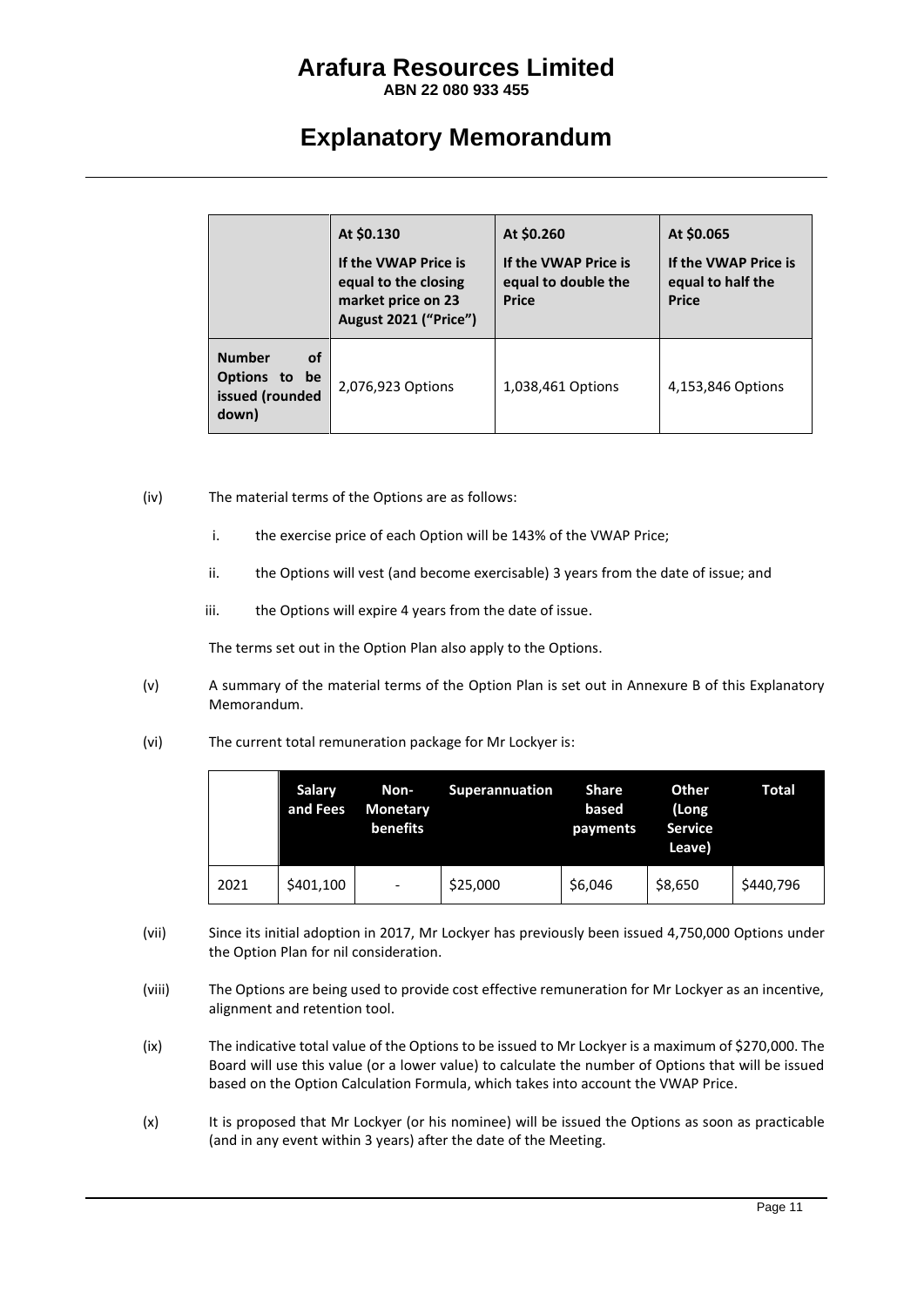**ABN 22 080 933 455**

### **Explanatory Memorandum**

- (xi) The Options will be issued to Mr Lockyer (or his nominee) for nil consideration (in line with the terms of the Option Plan, which is summarised in Annexure B of this Explanatory Memorandum) as part of his remuneration package.
- (xii) No loan will be provided in relation to the acquisition or exercise of the Options.
- (xiii) Details of any Options issued under the Option Plan will be published in the annual report of the Company relating to the period in which they were issued, along with a statement that approval for the issue was obtained under Listing Rule 10.14.
- (xiv) Any additional persons covered by Listing Rule 10.14 who become entitled to participate in an issue of Options under the Option Plan after the resolution is approved and who were not named in the Notice will not participate until approval is obtained under that rule.
- (xv) A voting exclusion statement in respect of Resolution 3 is set out in the Notice.

#### *(b) Information required for the purposes of Chapter 2E of the Corporations Act*

Section 219 of the Corporations Act sets out the information that must be provided to Shareholders in order to obtain Shareholder approval under section 208(1). The following information is provided in accordance with section 219 of the Corporations Act and the corresponding ASIC policy:

- (i) Subject to Resolution 3 being passed, the financial benefit would be given to Mr Gavin Lockyer, the Managing Director of the Company, or his nominee.
- (ii) The nature of the financial benefit is issuing Mr Lockyer (or his nominee) Options for nil cash consideration under the Option Plan, up to a maximum value of \$270,000 as determined by the Board. The exercise price of the Options will be 143% of the VWAP Price on the date of issue of the Options. Any funds raised upon exercise of the Options will be used by the Company to further its projects and for additional working capital.
- (iii) A summary of the material terms of the Option Plan is set out in Annexure B and the material terms of the Options are set out in paragraph (a[\)\(iv\)](#page-11-0) above. The maximum number of Options that will be issued will be determined based on the Option Calculation Formula. A number of worked examples (for illustration purposes only) to show how the amount of Options will be determined in practice under different price assumptions under the Option Calculation Formula are set out in paragraph (a[\)\(iii\)](#page-10-0) above.
- $(iv)$  Information about the value of the Options is set out in paragraph  $(a)(ix)$  $(a)(ix)$  above.
- (v) The value of Options to be issued to Mr Lockyer (or his nominee) was determined by the Board following advice from an external remuneration consultant, taking into consideration Mr Lockyer's performance, current market conditions and other remuneration he is due to receive under his terms of engagement, and the exercise price was determined as an incentive linked to performance of the Company. The maximum value of Options that may be issued to Mr Lockyer (or his nominee) is \$270,000.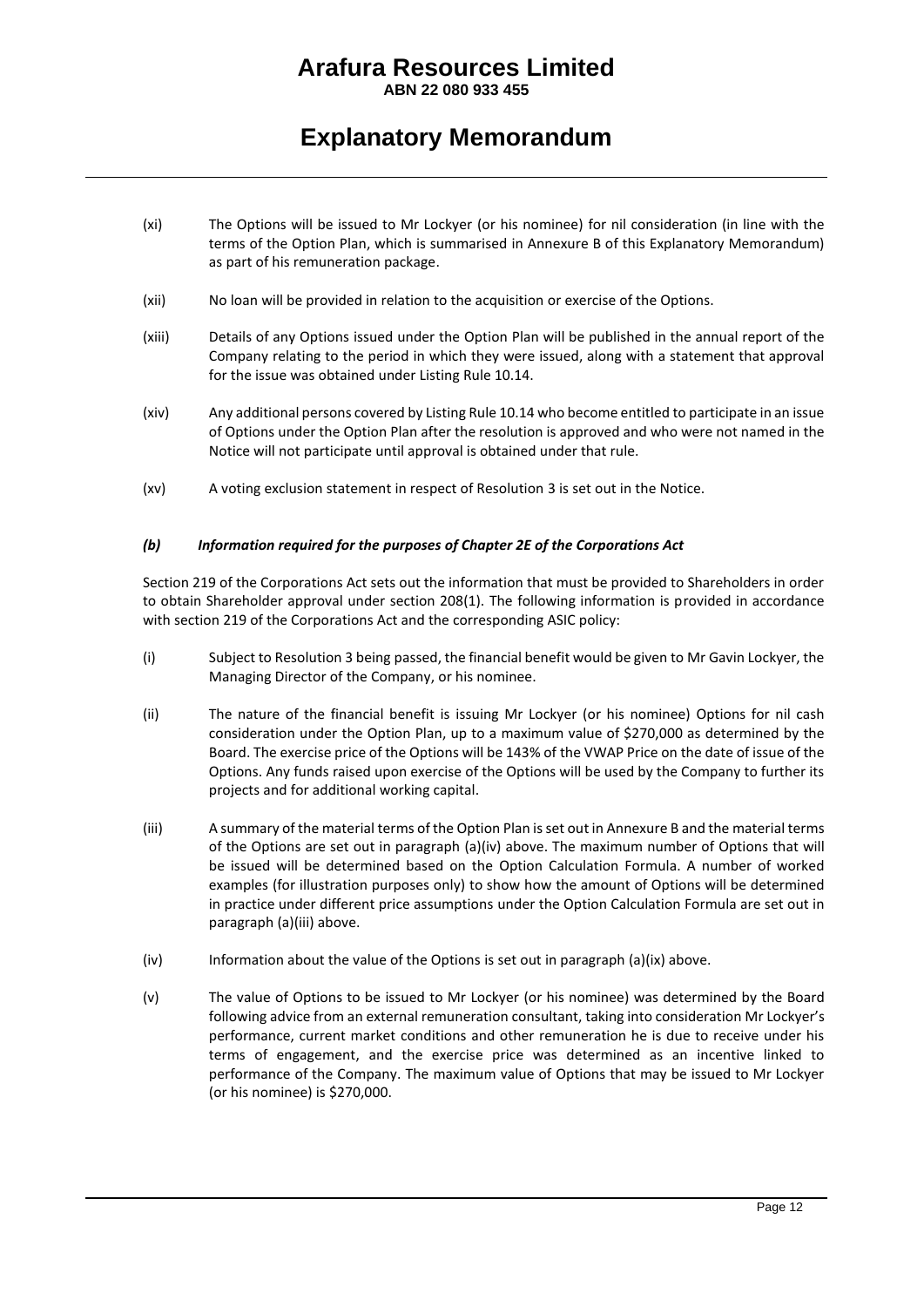**ABN 22 080 933 455**

### **Explanatory Memorandum**

- (vi) The primary purpose of the issue of Options to Mr Lockyer (or his nominee) under the Option Plan is to provide a competitive remuneration package to Mr Lockyer and to motivate and reward the expected performance of Mr Lockyer in his role as Managing Director of the Company.
- <span id="page-13-0"></span>(vii) Information about Mr Lockyer's remuneration package is set out in paragraph (a[\)\(v\)](#page-11-2) above.
- (viii) Mr Lockyer held or had interests in the following securities in the Company as at the date of this Notice:

|               | <b>Shares</b> | <b>Options</b> | <b>Performance Rights</b> |
|---------------|---------------|----------------|---------------------------|
| Gavin Lockyer | 2,356,706     | 4,750,000      | 2,500,000                 |

- (ix) The number of Options to be issued to Mr Lockyer (or his nominee) will be determined in accordance with the Option Calculation Formula. Based on the worked examples set out in paragraph (a[\)\(iii\)](#page-10-0) above, and assuming the Board approves the issue of Options to Mr Lockyer (or his nominee) to the value of \$270,000:
	- i. if the VWAP Price is \$0.130, 2,076,923 Options would be issued to Mr Lockyer (or his nominee). If the 2,076,923 Options issued to Mr Lockyer (or his nominee) are exercised, a total of 2,076,923 Shares would be issued. This would increase the number of Shares on issue from 1,549,947,332 to 1,552,024,255 (assuming no other Options or Performance Rights are exercised and no other Shares are issued) with the effect that the shareholding of existing Shareholders would be diluted by an aggregate of 0.13%;
	- ii. if the VWAP Price is \$0.260, 1,038,461 Options would be issued to Mr Lockyer (or his nominee). If the 1,038,461 Options issued to Mr Lockyer (or his nominee) are exercised, a total of 1,038,461 Shares would be issued. This would increase the number of Shares on issue from 1,549,947,332 to 1,550,985,793 (assuming no other Options or Performance Rights are exercised and no other Shares are issued) with the effect that the shareholding of existing Shareholders would be diluted by an aggregate of 0.07%; and
	- iii. if the VWAP Price is \$0.065, 4,153,846 Options would be issued to Mr Lockyer (or his nominee). If the 4,153,846 Options issued to Mr Lockyer (or his nominee) are exercised, a total of 4,153,846 Shares would be issued. This would increase the number of Shares on issue from 1,549,947,332 to 1,554,101,178 (assuming no other Options or Performance Rights are exercised and no other Shares are issued) with the effect that the shareholding of existing Shareholders would be diluted by an aggregate of 0.27%.
- (x) The Board does not consider that there are any significant opportunity costs to the Company or benefits foregone by the Company in issuing the Options to Mr Lockyer on the terms proposed.
- (xi) The Directors do not make any recommendation to Shareholders in respect of Resolution 3 since this Resolution concerns a Director's remuneration.
- (xii) Mr Lockyer has a material personal interest in the outcome of Resolution 3 since he (or his nominee) will receive Options under the Option Plan if the Resolution is approved by Shareholders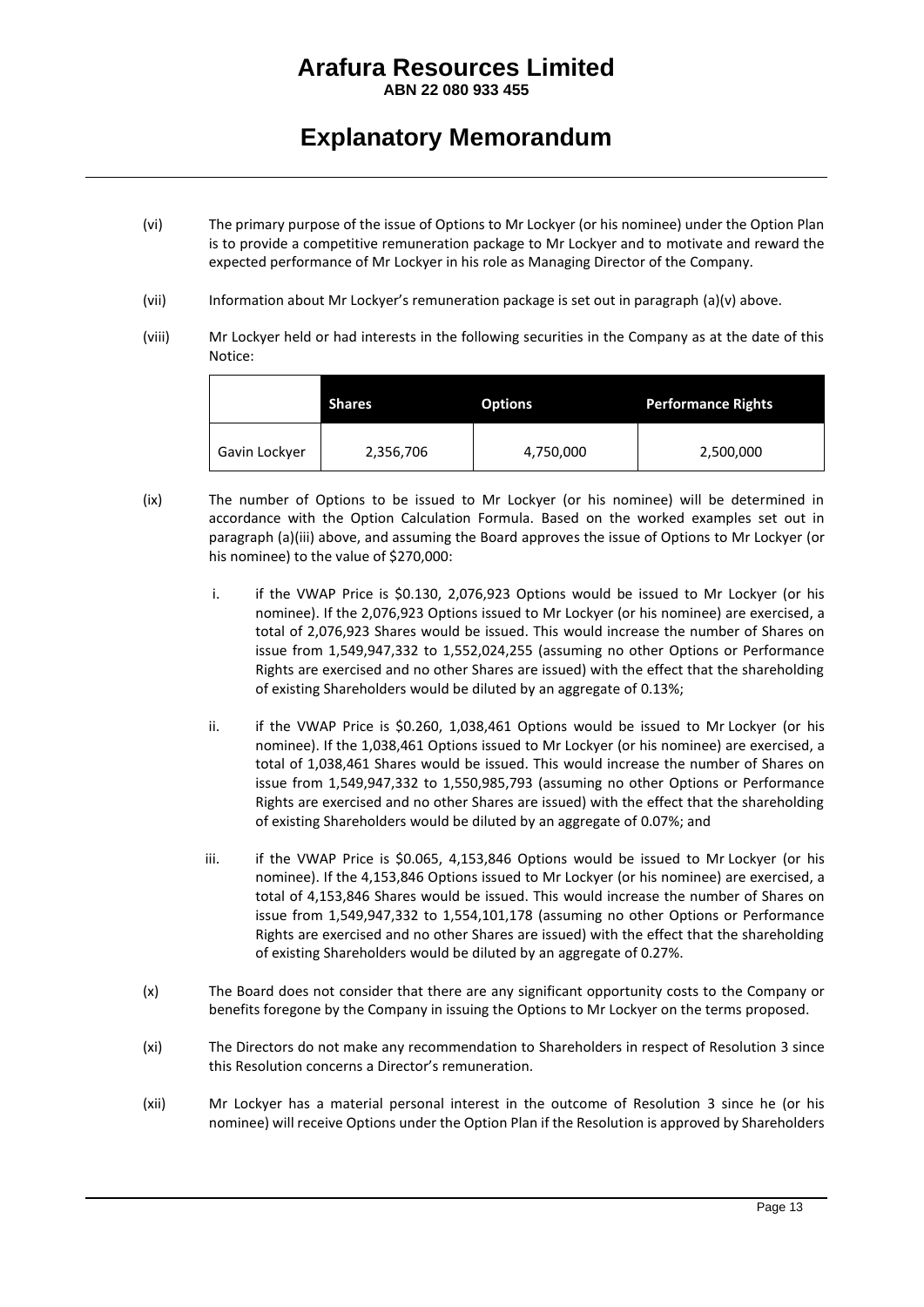**ABN 22 080 933 455**

### **Explanatory Memorandum**

(and therefore did not vote on this matter at the Board meeting that approved the proposed issue of Options to him). The other Directors do not have an interest in the outcome of Resolution 3.

- (xiii) A voting exclusion statement in respect of Resolution 3 is set out in the Notice.
- (xiv) The Board and the Company are not aware of any other information (other than the information set out or referred to in this Explanatory Memorandum and in the Remuneration Report) that would be reasonably required by Shareholders to allow them to make a decision as to whether it is in the best interests of the Company to pass this Resolution.

### **5 Resolution 4 – Issue of Performance Rights to Mr Gavin Lockyer**

As noted above, the Company is proposing to issue Performance Rights to Mr Gavin Lockyer (or his nominee) under the Performance Rights Plan, up to a maximum value of \$202,500 as determined by the Board. The Performance Rights will vest (and Shares will be issued) upon satisfaction of the vesting condition attached to the Performance Rights (as set out below).

Please refer to the "Background for Resolutions 3 and 4 - Issue of Options and Performance Rights to Mr Gavin Lockyer" for information about the Performance Rights Plan, Listing Rules 10.11 and 10.14 and Part 2E.1 of the Corporations Act.

#### *(a) Information required by Listing Rule 10.15*

Listing Rule 10.15 sets out the information that must be provided to Shareholders in order to obtain Shareholder approval under Listing Rule 10.14. The following information is provided in accordance with Listing Rule 10.15:

- (i) The person to acquire Performance Rights under the Performance Rights Plan is Mr Gavin Lockyer, the Managing Director of the Company (or his nominee).
- (ii) Mr Gavin Lockyer falls within Listing Rule 10.14.1 as he is the Managing Director of the Company. His nominee (if applicable) would fall within Listing Rule 10.14.2, as his associate.
- <span id="page-14-0"></span>(iii) Mr Lockyer (or his nominee) will be issued Performance Rights under the Performance Rights Plan up to a maximum value of \$202,500, as determined by the Board. The actual number of Performance Rights issued will be determined based on the Performance Rights Calculation Formula. Set out below are worked examples (for illustration purposes only) showing how the number of Performance Rights will be calculated in practice under different price assumptions under the Performance Rights Calculation Formula. These calculations assume that the Board approves the issue of Performance Rights to a value of \$202,500.

|                                                                 | at \$0.130<br>If the VWAP Price was<br>equal to the closing<br>market price on 23<br>August 2021 ("Price") | at \$0.260<br>If the VWAP Price was<br>equal to double the<br><b>Price</b> | at \$0.065<br>If the VWAP Price was<br>equal to half the Price |
|-----------------------------------------------------------------|------------------------------------------------------------------------------------------------------------|----------------------------------------------------------------------------|----------------------------------------------------------------|
| <b>Number</b><br>οf<br>Performance<br><b>Rights</b><br>be<br>to | 1,557,692 Performance<br>Rights                                                                            | 778,846 Performance<br>Rights                                              | 3,115,384<br>Performance Rights                                |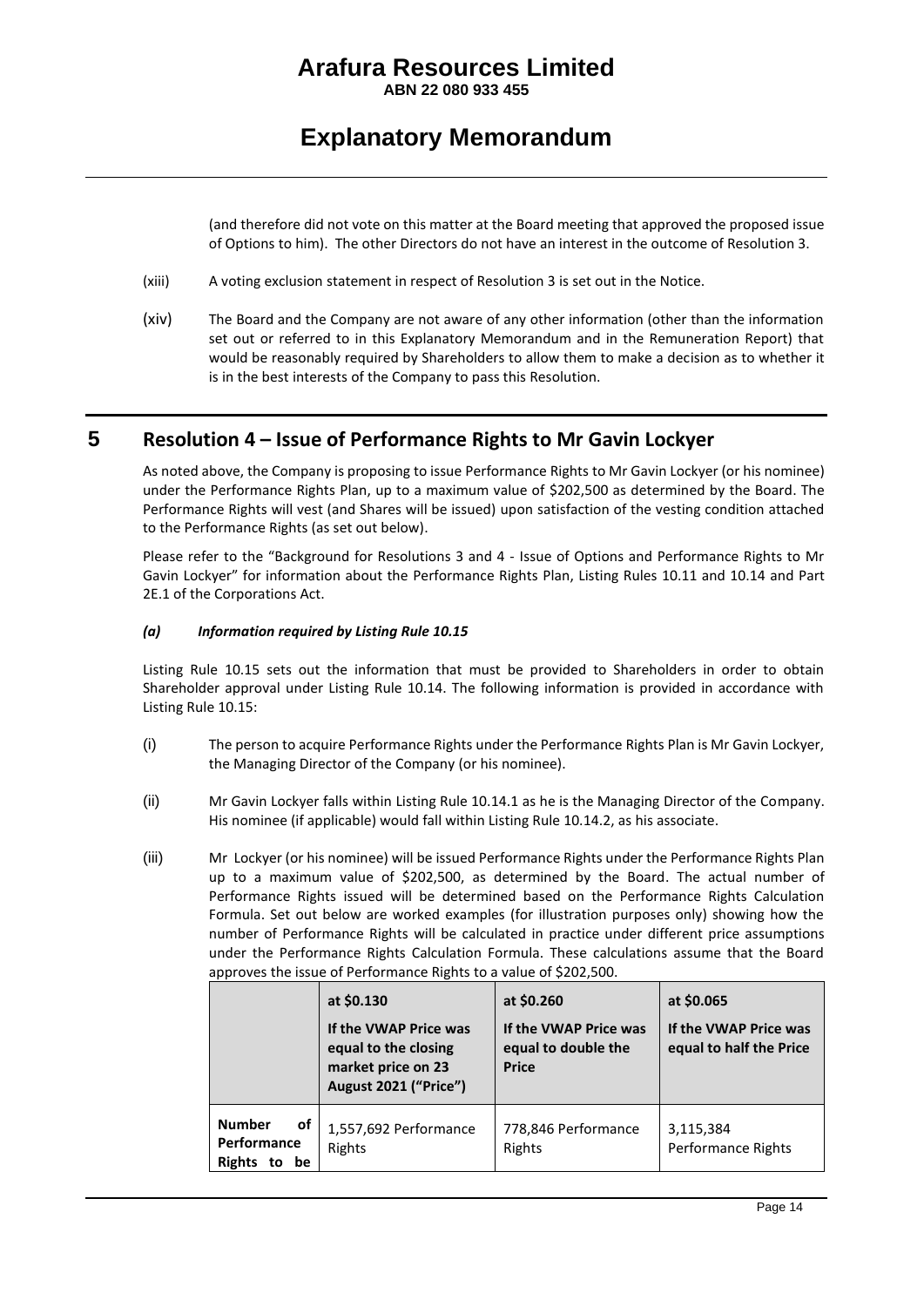**ABN 22 080 933 455**

### **Explanatory Memorandum**

| down) |
|-------|
|-------|

- (iv) The proposed Performance Rights to be issued to Mr Lockyer (or his nominee) will vest upon the Company announcing to the ASX that the Board has made the final investment decision in relation to the Nolans Project. No issue price is payable for the Performance Rights, and no payment is required on vesting of a Performance Right. The Performance Rights will, if not vested, lapse on 31 December 2022.
- (v) Information about Mr Lockyer's current remuneration package is set out in paragraph (a)[\(v\)](#page-11-2) in the Explanatory Memorandum for Resolution 3.
- (vi) Since its initial adoption in 2017, Mr Lockyer has previously been issued 3,000,000 Performance Rights under the Performance Rights Plan for nil consideration.
- (vii) A summary of the material terms of the Performance Rights Plan is set out in Annexure C of this Explanatory Memorandum. In addition, and for clarity, a Performance Right does not confer any right to:
	- (A) a return of capital, whether in a winding up, upon a reduction of capital or otherwise; or
	- (B) participate in the surplus profit or assets of the entity upon a winding up.
- (viii) The Performance Rights are being used to provide cost effective remuneration for Mr Lockyer as an incentive, alignment and retention tool.
- <span id="page-15-0"></span>(ix) The indicative total value of the Performance Rights to be issued to Mr Lockyer is a maximum of \$202,500. The Board will use this value (or a lower value) to calculate the number of Performance Rights that will be issued based on the Performance Rights Calculation Formula, which takes into account the VWAP Price.
- (x) It is proposed that Mr Lockyer (or his nominee) will be issued the Performance Rights as soon as practicable after (and in any event within 3 years after) the date of the Meeting.
- (xi) The Performance Rights will be issued to Mr Lockyer (or his nominee) for nil consideration (in line with the terms of the Performance Rights Plan, which is summarised in Annexure C of this Explanatory Memorandum) as part of his remuneration package.
- (xii) No loan will be provided in relation to the acquisition of the Performance Rights.
- (xiii) Details of any Performance Rights issued under the Performance Rights Plan will be published in the annual report of the Company relating to the period in which they were issued, along with a statement that approval for the issue was obtained under Listing Rule 10.14.
- (xiv) Any additional persons covered by Listing Rule 10.14 who become entitled to participate in an issue of Performance Rights under the Performance Rights Plan after the resolution is approved and who were not named in the Notice will not participate until approval is obtained under that rule.
- (xv) A voting exclusion statement in respect of Resolution 4 is set out in the Notice.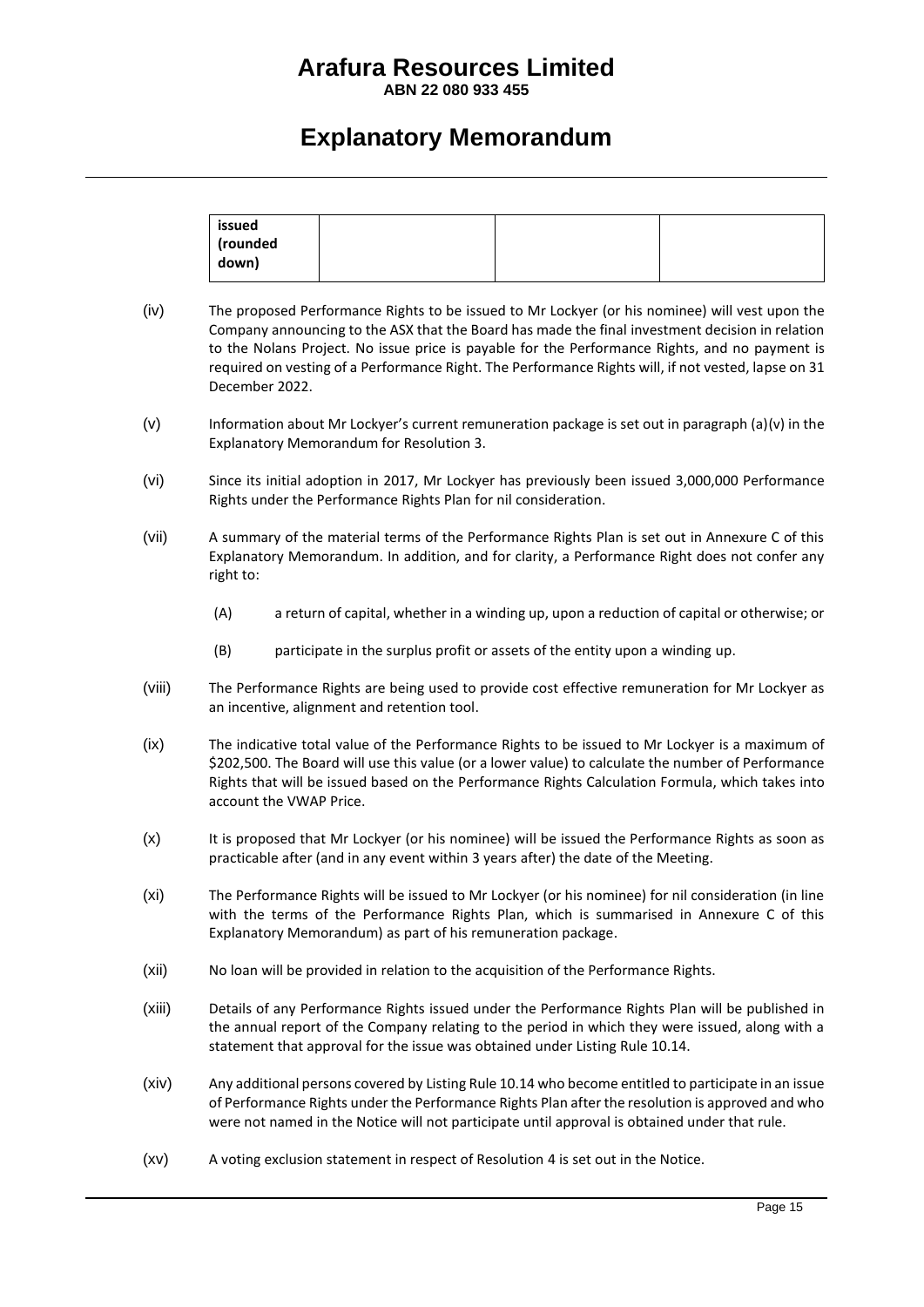**ABN 22 080 933 455**

### **Explanatory Memorandum**

#### *(b) Information required for the purposes of Chapter 2E of the Corporations Act*

Section 219 of the Corporations Act sets out the information that must be provided to Shareholders in order to obtain Shareholder approval under section 208(1). The following information is provided in accordance with section 219 of the Corporations Act and the corresponding ASIC policy:

- (i) Subject to Resolution 4 being passed, the financial benefit would be given to Mr Gavin Lockyer, the Managing Director of the Company, or his nominee.
- (ii) The nature of the financial benefit is issuing Mr Lockyer (or his nominee) Performance Rights for nil cash consideration under the Performance Rights Plan, up to a maximum value of \$202,500 as determined by the Board. No vesting price is payable on vesting of the Performance Rights and the Company will not raise any funds on the issue of the Performance Rights or the vesting into Shares.
- (iii) A summary of the material terms of the Performance Rights Plan is set out in Annexure C and the vesting condition in relation to the Performance Rights is set out in paragrap[h \(v\)](#page-16-0) below. For clarity, a Performance Right does not confer any right to:
	- (A) a return of capital, whether in a winding up, upon a reduction of capital or otherwise; or
	- (B) participate in the surplus profit or assets of the entity upon a winding up.
- (iv) The maximum number of Performance Rights that will be issued will be determined based on the Performance Rights Calculation Formula. A number of worked examples (for illustration purposes only) to show how the amount of Performance Rights will be determined in practice under different price assumptions under the Performance Rights Calculation Formula are set out in paragraph (a[\)\(iii\)](#page-14-0) above.
- <span id="page-16-0"></span>(v) The proposed Performance Rights to be issued to Mr Lockyer will vest upon the Company announcing to the ASX that the Board has made the final investment decision in relation to the Nolans Project. No issue price is payable for the Performance Rights, and no payment is required on vesting of a Performance Right. The Performance Rights will, if not vested, lapse on 31 December 2022.
- (vi) Information about the value of the Performance Rights is set out in paragraph (a[\)\(ix\)](#page-15-0) above.
- (vii) The value of Performance Rights to be issued to Mr Lockyer (or his nominee) was determined by the Board following advice from an external remuneration consultant, having regard to Mr Lockyer's performance, current market conditions and other remuneration he is due to receive under his terms of engagement. The maximum value of Performance Rights that may be issued to Mr Lockyer (or his nominee) is \$202,500.
- (viii) The primary purpose of the issue of Performance Rights to Mr Lockyer (or his nominee) under the Performance Rights Plan is to provide a performance linked incentive component in the remuneration package to Mr Lockyer and to motivate and reward the expected performance of Mr Lockyer in his role as Managing Director of the Company.
- (ix) The Board considers that the issue of Performance Rights to Mr Lockyer (or his nominee) under the Performance Rights Plan is in the Company's interests as it further aligns the interests of Mr Lockyer as the Managing Director of the Company with the interests of the Company's Shareholders in order to meet specific Board approved performance targets and generally to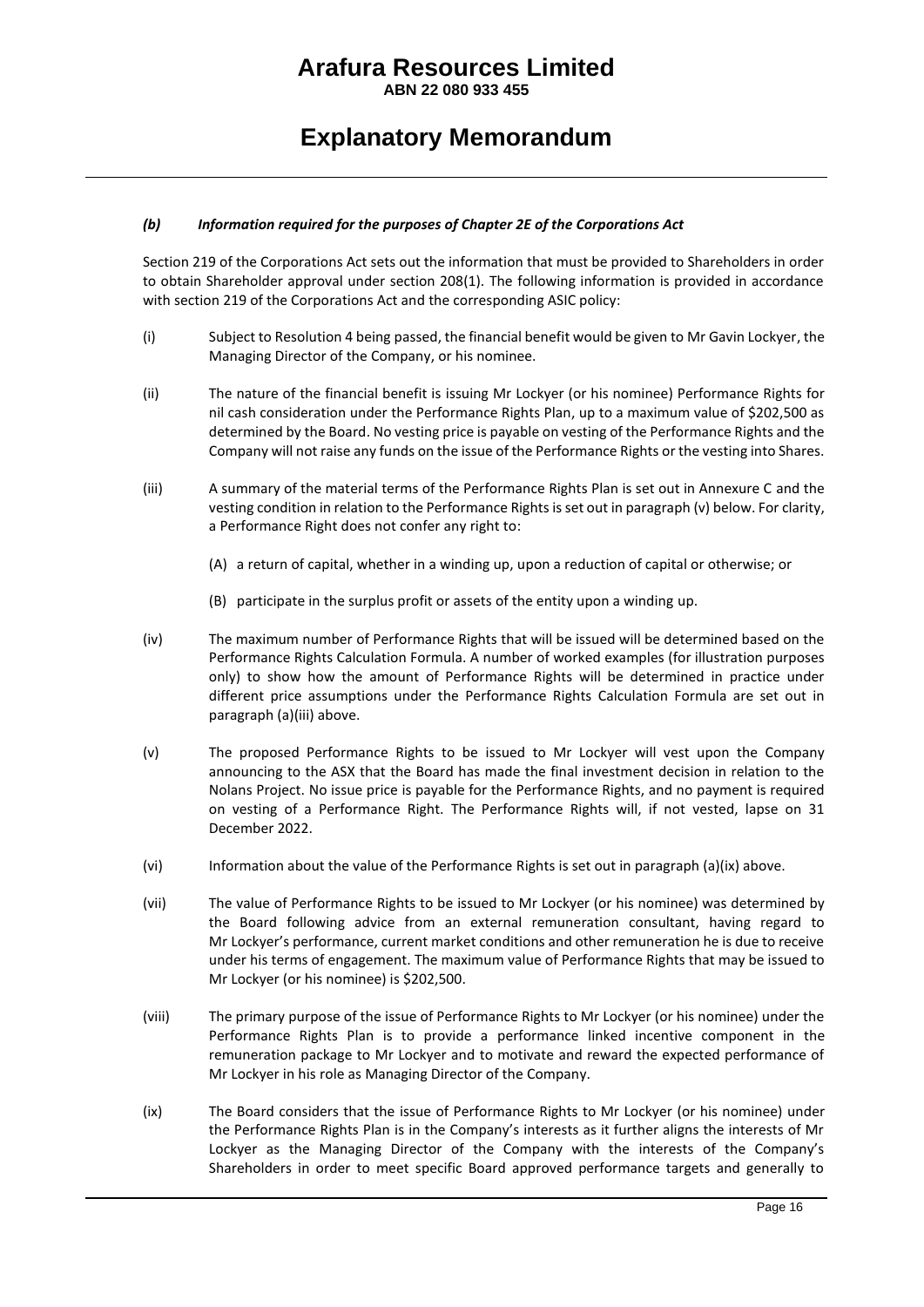**ABN 22 080 933 455**

### **Explanatory Memorandum**

maximise Shareholder value. Further, the issue of the Performance Rights provides cost effective remuneration to Mr Lockyer in his role as Managing Director of the Company. The Board does not consider that there are any significant opportunity costs to the Company or benefits foregone by the Company in issuing the Performance Rights to Mr Lockyer (or his nominee) on the terms proposed.

- (x) Information about Mr Lockyer's current remuneration package is set out in paragraph (a[\)\(v\)](#page-11-2) in the Explanatory Memorandum for Resolution 3.
- (xi) Information about Mr Lockyer's interests in the Company is set out in paragraph (b[\)\(viii\)](#page-13-0) in the Explanatory Memorandum for Resolution 3.
- (xii) The number of Performance Rights to be issued to Mr Lockyer (or his nominee) will be determined in accordance with the Performance Rights Calculation Formula. Based on the worked examples set out in paragraph (a)(iii) above, and assuming the Board approves the issue of Performance Rights to Mr Lockyer (or his nominee) to the value of \$202,500:
	- i. if the VWAP Price is \$0.130, 1,557,692 Performance Rights would be issued to Mr Lockyer (or his nominee)r. If the 1,557,692 Performance Rights issued to Mr Lockyer (or his nominee) are exercised, a total of 1,557,692 Shares would be issued. This would increase the number of Shares on issue from 1,549,947,332 to 1,551,505,024 (assuming no other Options or Performance Rights are exercised and no other Shares are issued) with the effect that the shareholding of existing Shareholders would be diluted by an aggregate of 0.10%;
	- ii. if the VWAP Price is \$0.260, 778,846 Performance Rights would be issued to Mr Lockyer (or his nominee). If the 778,846 Performance Rights issued to Mr Lockyer (or his nominee) are exercised, a total of 778,846 Shares would be issued. This would increase the number of Shares on issue from 1,549,947,332 to 1,550,726,178 (assuming no other Options or Performance Rights are exercised and no other Shares are issued) with the effect that the shareholding of existing Shareholders would be diluted by an aggregate of 0.05%; and
	- iii. if the VWAP Price is \$0.065, 3,115,384 Performance Rights would be issued to Mr Lockyer (or his nominee). If the 3,115,384 Performance Rights issued to Mr Lockyer (or his nominee) are exercised, a total of 3,115,384 Shares would be issued. This would increase the number of Shares on issue from 1,549,947,332 to 1,553,062,716 (assuming no other Options or Performance Rights are exercised and no other Shares are issued) with the effect that the shareholding of existing Shareholders would be diluted by an aggregate of 0.20%.
- (xiii) The Directors do not make any recommendation to Shareholders in respect of Resolution 4 since this Resolution concerns a Director's remuneration.
- (xiv) Mr Lockyer has a material personal interest in the outcome of Resolution 4 since he (or his nominee) will receive Performance Rights under the Performance Rights Plan if the Resolution is approved by Shareholders (and therefore did not vote on this matter at the Board meeting that approved the proposed issue of Performance Rights to him). The other Directors do not have an interest in the outcome of Resolution 4.
- (xv) A voting exclusion statement in respect of Resolution 4 is set out in the Notice.
- (xvi) The Board and the Company are not aware of any other information (other than the information set out or referred to in this Explanatory Memorandum and in the Remuneration Report) that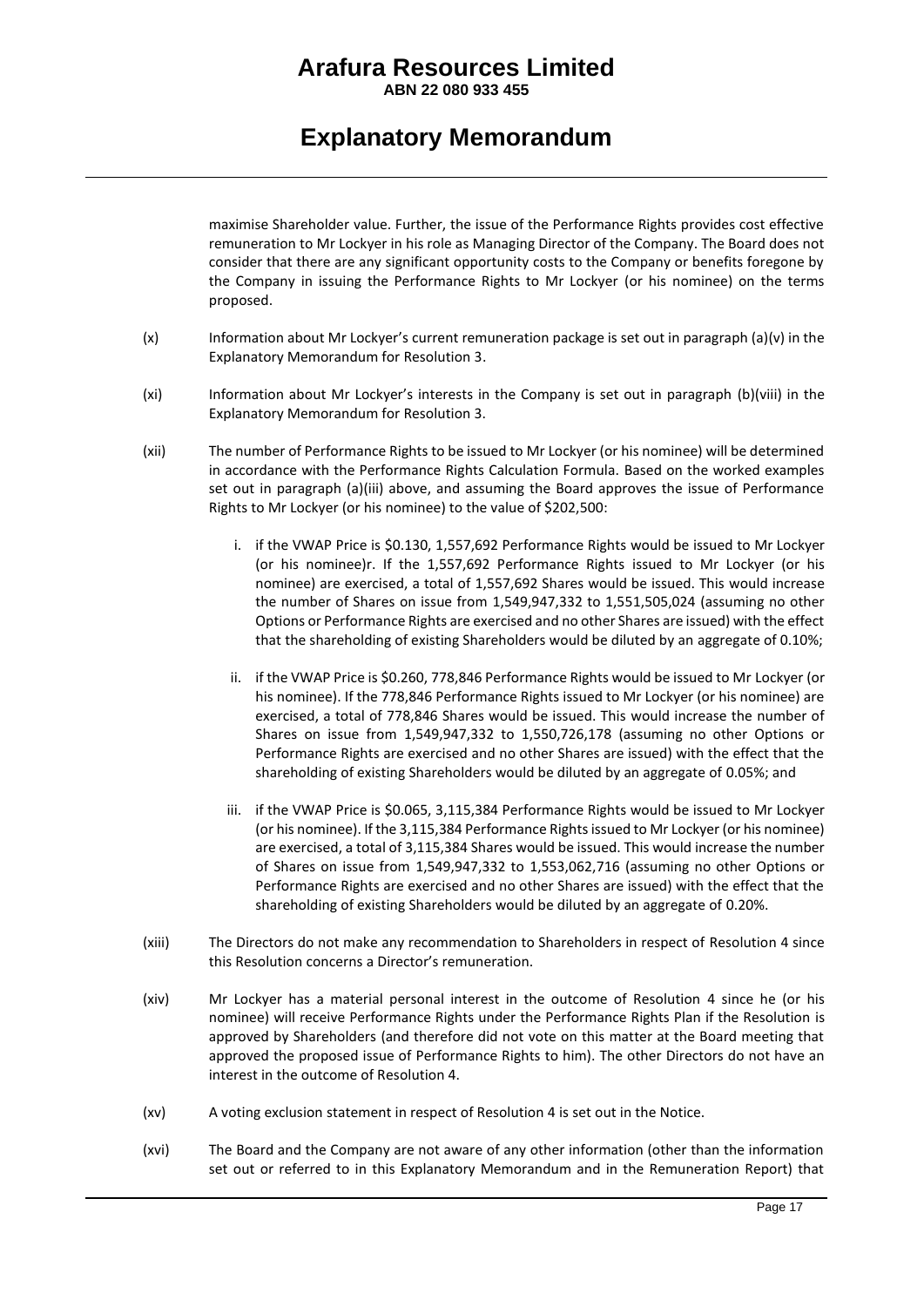**ABN 22 080 933 455**

### **Explanatory Memorandum**

would be reasonably required by Shareholders to allow them to make a decision as to whether it is in the best interests of the Company to pass this Resolution.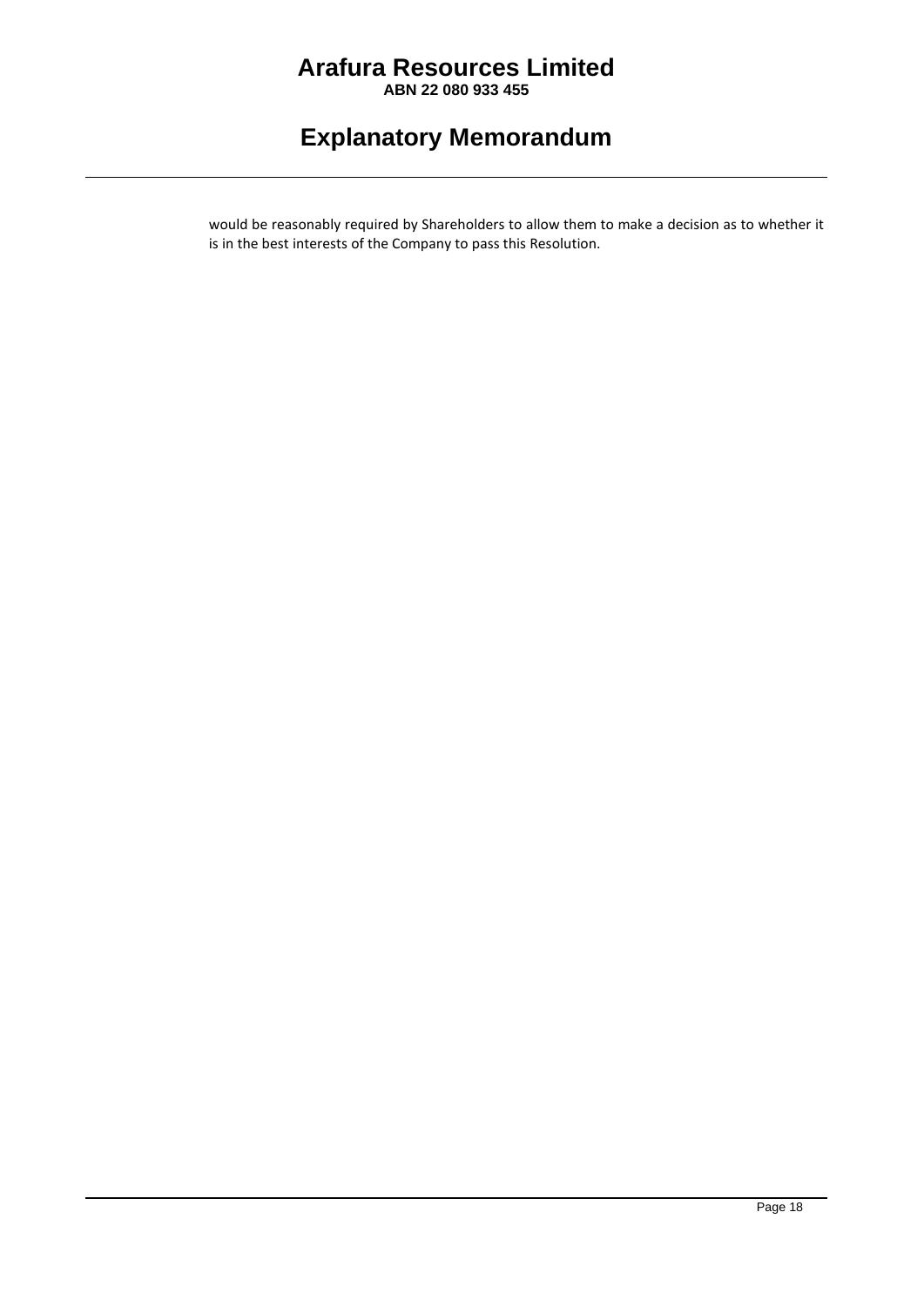**ABN 22 080 933 455**

### **Annexure A – Definitions**

The meanings of capitalised terms used in this Notice of Annual General Meeting and Explanatory Memorandum are set out below:

**Annual General Meeting** or **Meeting** means the Company's annual general meeting to be held on 21 October 2021 at 10.00 am WST.

#### **Associated Bodies Corporate** means:

- (a) a body corporate that is a related body corporate of the Company;
- (b) a body corporate that has Voting Power in the Company of not less than 20%; or
- (c) a body corporate in which the Company has Voting Power of not less than 20%.

**ASX** means the ASX Limited or the Australian Securities Exchange operated by ASX Limited, as the context requires.

**Board** means the board of Directors.

**Casual Employee** means an individual who is, or might reasonably be expected to be, engaged to work the number of hours that are the pro rata equivalent of 40% or more of a comparable full-time position with a member of the Group.

**Chairperson** means the chair of the Meeting, which is proposed to be Mr Gavin Lockyer, the Managing Director of the Company.

**Company** or **Arafura** means Arafura Resources Limited ABN 22 080 933 455.

#### **Contractor** means:

- (a) an individual with whom a member of the Group has entered into a contract for the provision of services under which the individual performs work for that member of the Group; or
- (b) a company with whom a member of the Group has entered into a contract for the provision of services under which an individual, who is a director of the company or their spouse, performs work for that member of the Group,

where the individual who performs the work under or in relation to the contract is, or might reasonably be expected to be, engaged to work the number of hours that are the pro rata equivalent of 40% or more of a comparable fulltime position with the member of the Group.

**Corporations Act** means the *Corporations Act 2001* (Cth).

**Director** means a Director of the Company.

**Eligible Executive** means an Executive nominated by the Board and whom the Board determines in its absolute discretion is to participate in the Employee Option Plan or the Performance Rights Plan (as applicable) and who has not given or been given a notice of termination of employment.

**Executive** means a person who is at the time of an offer under the Employee Option Plan or the Performance Rights Plan (as applicable):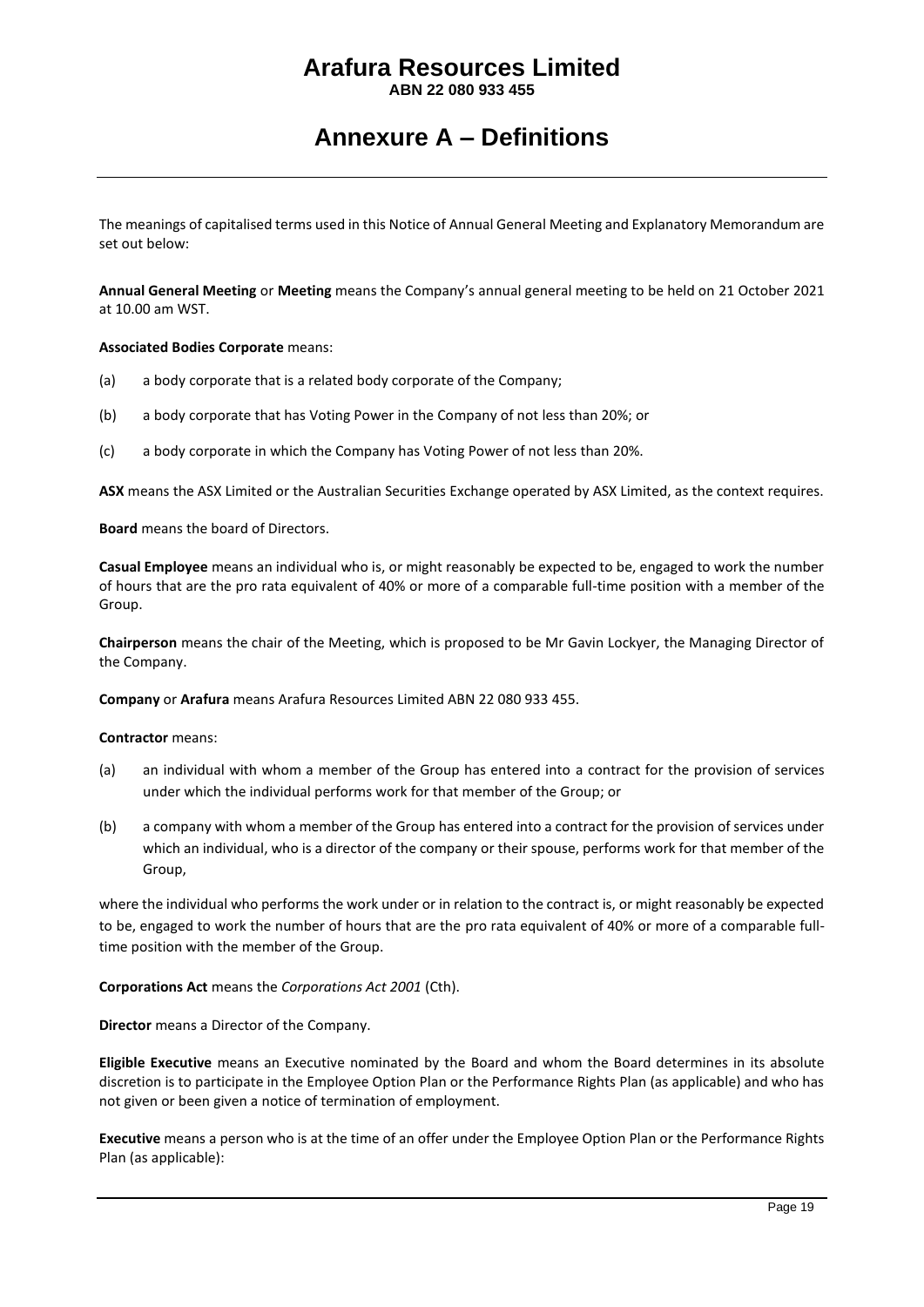**ABN 22 080 933 455**

### **Annexure A – Definitions**

- (a) a full or part-time employee (including an executive Director);
- (b) a non-executive Director;
- (c) a Contractor;
- (d) a Casual Employee; or
- (e) a Prospective Participant,

of a member of the Group.

**Explanatory Memorandum** means the explanatory memorandum to the Notice.

**Group** means the Company and its Associated Bodies Corporate.

**Listing Rules** means the Listing Rules of ASX.

**Nominee** means nominee of an Eligible Executive that is one of the following:

- (a) an immediate family member of the Eligible Executive;
- (b) a company whose members comprise no persons other than the Eligible Executive or immediate family members of the Eligible Executive; or
- (c) a corporate trustee of a self-managed superannuation fund (within the meaning of the *Superannuation Industry (Supervision) Act 1993* (Cth)) where the Eligible Executive is a director of the trustee.

**Notice** or **Notice of Annual General Meeting** means this Notice of Annual General Meeting.

**Option** means an unlisted option to acquire a Share.

**Option Calculation Formula** has the meaning given in the "Background for Resolutions 3 and 4 – Issue of Options and Performance Rights to Mr Gavin Lockyer".

**Option Plan** means the Arafura Resources Limited Employee Option Plan.

**Participant** means an Eligible Executive who is deemed to have accepted an offer under the Employee Option Plan or the Performance Rights Plan (as applicable) and to whom an Option or Right is (or is to be) issued under either plan, or its Nominee (as the context requires).

**Performance Right** means a right granted under the Performance Rights Plan.

**Performance Rights Calculation Formula** has the meaning given in the "Background for Resolutions 3 and 4 – Issue of Options and Performance Rights to Mr Gavin Lockyer".

**Performance Rights Plan** means the Arafura Resources Limited Performance Rights Plan.

**Prospective Participant** means a person to whom an offer is made under the Employee Option Plan or the Performance Rights Plan (as applicable) but who can only accept that offer if an arrangement has been entered into that will result in the person becoming covered by one of paragraphs (a) to (d) of the definition of Executive.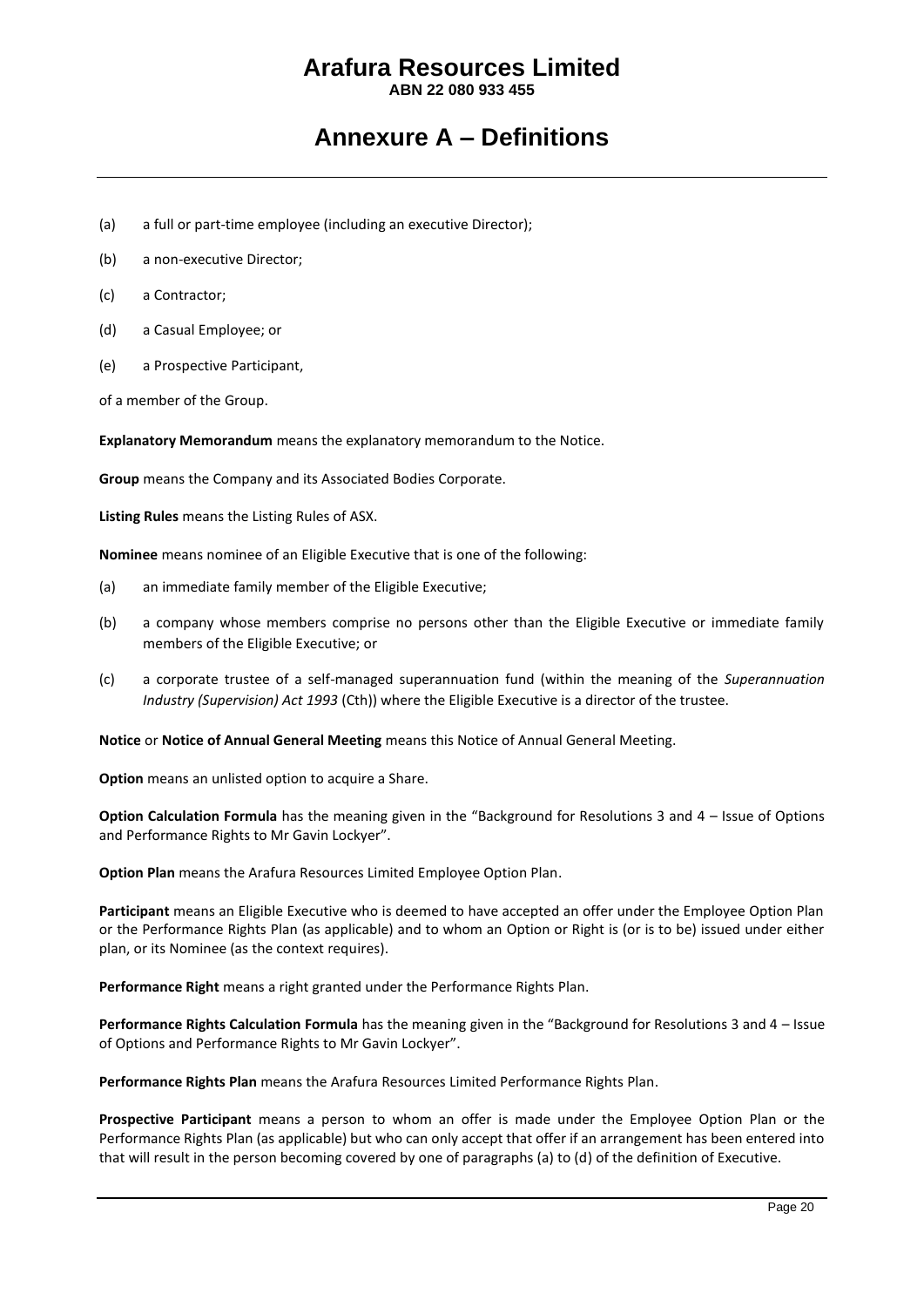**ABN 22 080 933 455**

### **Annexure A – Definitions**

**Proxy Form** means the proxy form attached to the Notice.

**Remuneration Report** means the report commencing on page 25 of the Company's 2021 Annual Report which was released to the market on 18 August 2021.

**Resolution** means a resolution contained in the Notice.

**Retirement** in relation to a Participant means retirement by the Participant from employment or engagement by any member of the Group.

**Share** means a fully paid ordinary share in the capital of the Company.

**Shareholder** means a shareholder of the Company.

**Total and Permanent Disablement** means, in relation to a Participant, that the Participant has, in the opinion of the Board, after considering such medical and other evidence as it sees fit, become incapacitated to such an extent as to render the Participant unlikely ever to engage in any occupation for which he or she is reasonably qualified by education, training or experience.

**WST** means Western Australian Standard Time.

**Voting Power** has the meaning given in section 610 of the Corporations Act.

**VWAP** means volume weighted average price (calculated based on the price for Shares published on ASX).

**VWAP Price** has the meaning given in the "Background for Resolutions 3 and 4 – Issue of Options and Performance Rights to Mr Gavin Lockyer".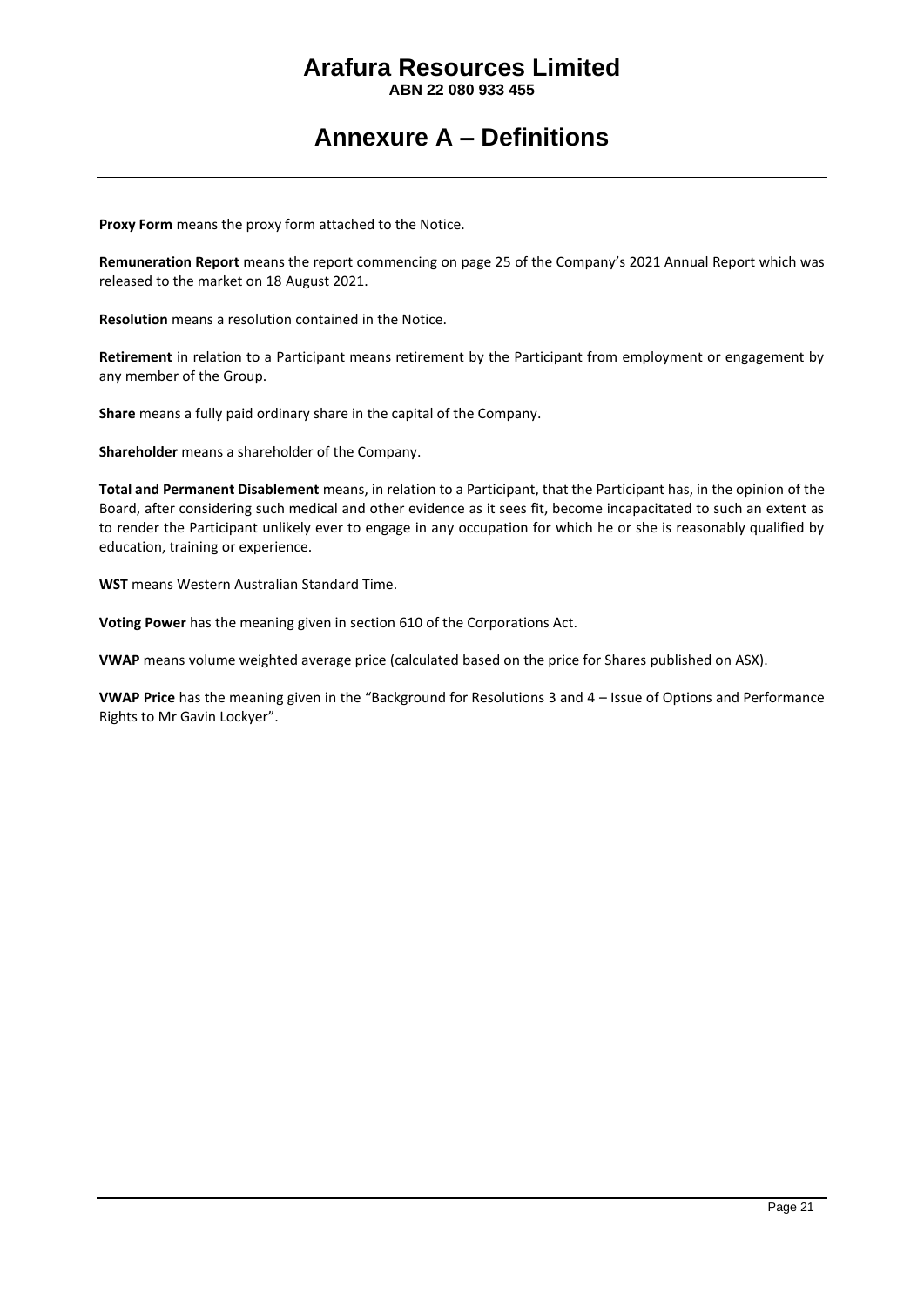**ABN 22 080 933 455**

### **Annexure B – Summary of Employee Option Plan**

In this Annexure B, references to "Plan" mean references to the Employee Option Plan.

The key terms of the Plan are as follows:

- (a) The Board may offer Options to Eligible Executives in the form of an "Offer Document".
- (b) The Board may offer Options to Eligible Executives having regard to the seniority of the Eligible Executive and the position the Eligible Executive occupies in the Group, each Eligible Executive's length of service with the Group, the record of employment of the Eligible Executive with the Group, the contribution the Eligible Executive has made to the Group, the potential contribution of the Eligible Executive to the Group and any other matters which the Board considers relevant.
- (c) No issue price is payable for the Options and the Offer Document will set out (among other things) the number of Options offered, the exercise price for an Option, the date the Options will expire and any other information required by law or the Listing Rules or considered by the Board to be relevant.
- (d) Upon receipt of an offer, an Eligible Executive may, by notice in writing to the Board, nominate a Nominee in whose favour the Eligible Executive wishes to renounce the offer. The Board may, in its discretion, resolve not to allow a renunciation of an offer in favour of a Nominee without giving any reason for that decision.
- (e) Each Option will entitle a Participant to subscribe for and be issued one Share at the exercise price set out in the offer.
- (f) Options may not be transferred.
- (g) Options will not be quoted on ASX.
- (h) An Option carries no right to a dividend and no right to a vote.
- (i) Any Shares issued on exercise of Options will rank equally with all existing Shares on issue.
- (j) The Board may determine (at any time) that some or all Options are or will become exercisable immediately if:
	- (1) a takeover bid (as defined in the Corporations Act) is made in respect of Shares and both the bidder obtains Voting Power in the Company of 50% or more and the takeover offers are made or declared unconditional (other than for the happening of the events or circumstances set out in section 652C(l) and (2) of the Corporations Act or the condition set out in section 625(3) of the Corporations Act); or
	- (2) a transaction by way of compromise or arrangement under Part 5.1 of the Corporations Act is approved by the requisite majorities of members of the Company at a meeting convened in accordance with the order of a court under section 411(1) of the Corporations Act; or
	- (3) an event or transaction by which an entity becomes or is to become the registered holder of more than 50% of the total issued Shares is approved or accepted by a majority of members of the Company.
- <span id="page-22-0"></span>(k) An Option not exercised will lapse on the first to occur of:
	- (1) the expiry date of the Option as set out in the Offer Document;
	- (2) the expiry of 30 days, or any longer period which the Board determines, after the Participant ceases to be employed or engaged by any member of the Group for any reason, including death, Total and Permanent Disablement or Retirement; and
	- (3) a determination of the Board that the Participant has acted fraudulently, dishonestly or in breach of the Participant's obligations to the Company or any member of the Group and that the Option is to be forfeited.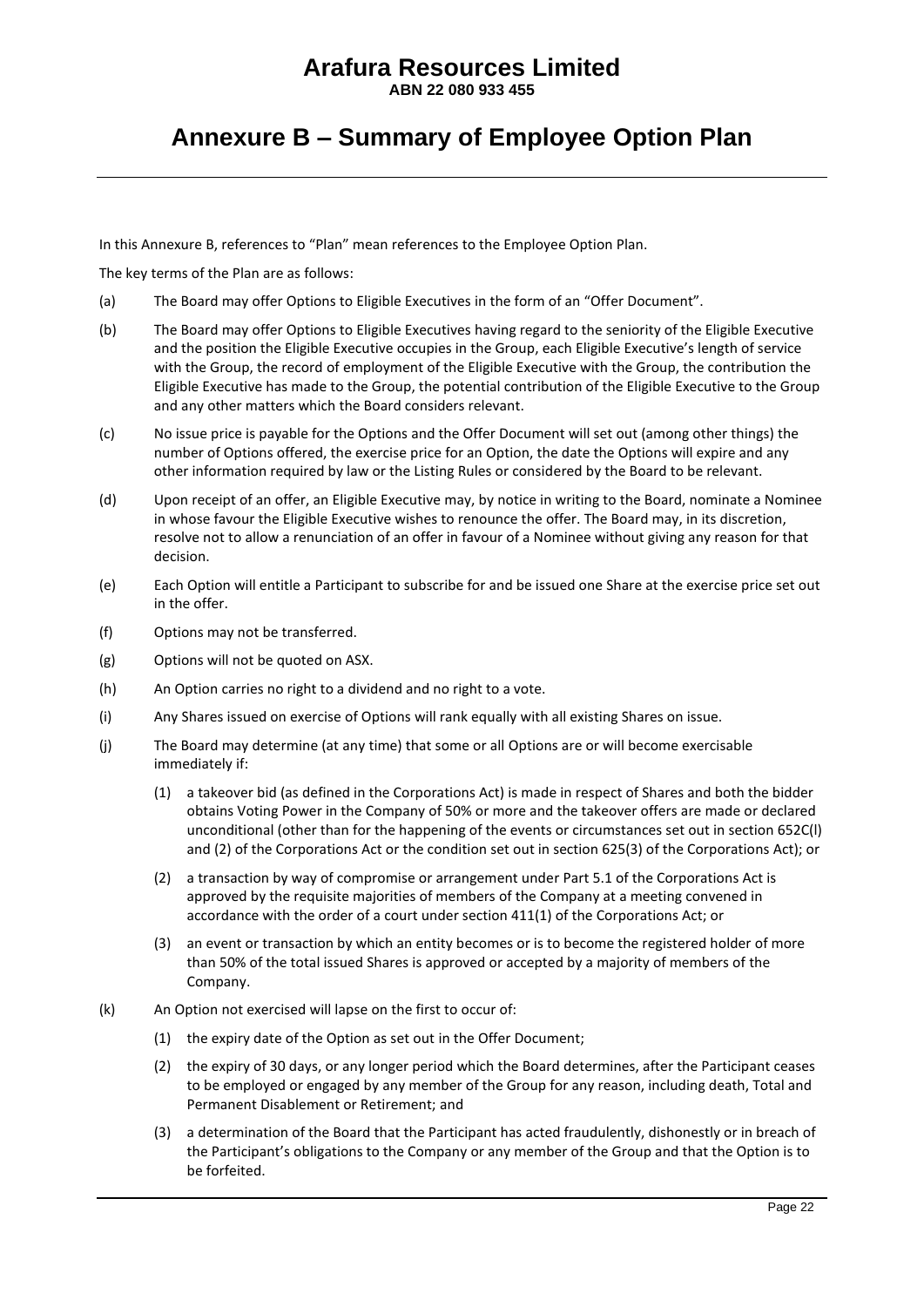**ABN 22 080 933 455**

### **Annexure B – Summary of Employee Option Plan**

- (l) The Board may, in its sole discretion, before an Option expires, determine that an Option will not lapse under the circumstances set out in paragraph [\(k\)](#page-22-0) above if the Participant has ceased to be employed by any member of the Group as a result of:
	- (1) Total and Permanent Disablement, ill health, death, economic necessity or any other factor not attributable to the conduct or performance of that person; or
	- (2) Retirement under circumstances that are not related to the conduct or performance of that person,

in which case the Option will, subject to the Plan, remain exercisable by the Participant (or, where applicable, the Participant's executor, administrator or legal personal representative) until the date determined by the Board or until the Option otherwise lapses in accordance with the Plan.

- (m) The Board may stipulate in an Offer Document (or elsewhere) that Options may only be exercised if the Company (or a business division) achieves stipulated performance hurdles.
- (n) A Participant may only participate in new issues of securities to Shareholders if the Option has been exercised, if that is permitted by its terms, and the Shares have been issued in respect of the Option before the record date for determining entitlements to the issue.
- (o) In the event of any reorganisation of the capital of the Company, the rights of an Option holder will be changed to the extent necessary to comply with the Listing Rules applying to such reorganisation at the time of the reorganisation.
- (p) If the Company makes an offer of Shares pro rata to all or substantially all Shareholders (other than an issue in lieu of or in satisfaction of dividends or by way of dividend reinvestment) for a subscription price which is less than the market price, and no Shares have been issued in respect of an Option before the record date for determining entitlements to the rights issue, then the exercise price per Share will be adjusted in a manner consistent with the formula set out in Listing Rule 6.22.
- (q) If the Company makes a bonus issue of Shares or other securities pro rata to shareholders (other than an issue in lieu of, or in satisfaction of, dividends or by way of dividend reinvestment) and no Shares have been issued in respect of an Option before the record date for determining entitlements to the bonus issue, then the number of securities over which the Option is exercisable will be increased by the number of securities which the Option holder would have received if the Option had been exercised before the record date for the bonus issue.
- (r) If, when making an offer of Options under the Plan, the Company does so in reliance on ASIC Class Order [CO 14/1000], it must, at the time of making the offer, have reasonable grounds to believe that the number of Shares that have been, or may be, issued in any of the circumstances covered by the following paragraphs will not exceed 5% of the total number of Shares:
	- (1) Shares that may be issued under the offer or any other offer to be made under the Plan (to the extent offered in reliance on ASIC Class Order [CO 14/1000]);
	- (2) Shares issued or that may be issued as a result of offers made at any time during the previous three year period under:
	- (3) the Plan or any other Employee Incentive Scheme (as defined in ASIC Class Order [CO 14/1000]) in reliance on ASIC Class Order [CO 14/1000] or its predecessors; or
	- (4) an ASIC exempt arrangement of a similar kind to an Employee Incentive Scheme (as defined in ASIC Class Order [CO 14/1000]).
- (s) Offers of Options made or Shares issued other than in reliance on ASIC Class Order [CO 14/1000] or its predecessors (such as offers received outside of Australia or under an exception in section 708 of the Corporations Act) will not be included in calculating the 5% limit.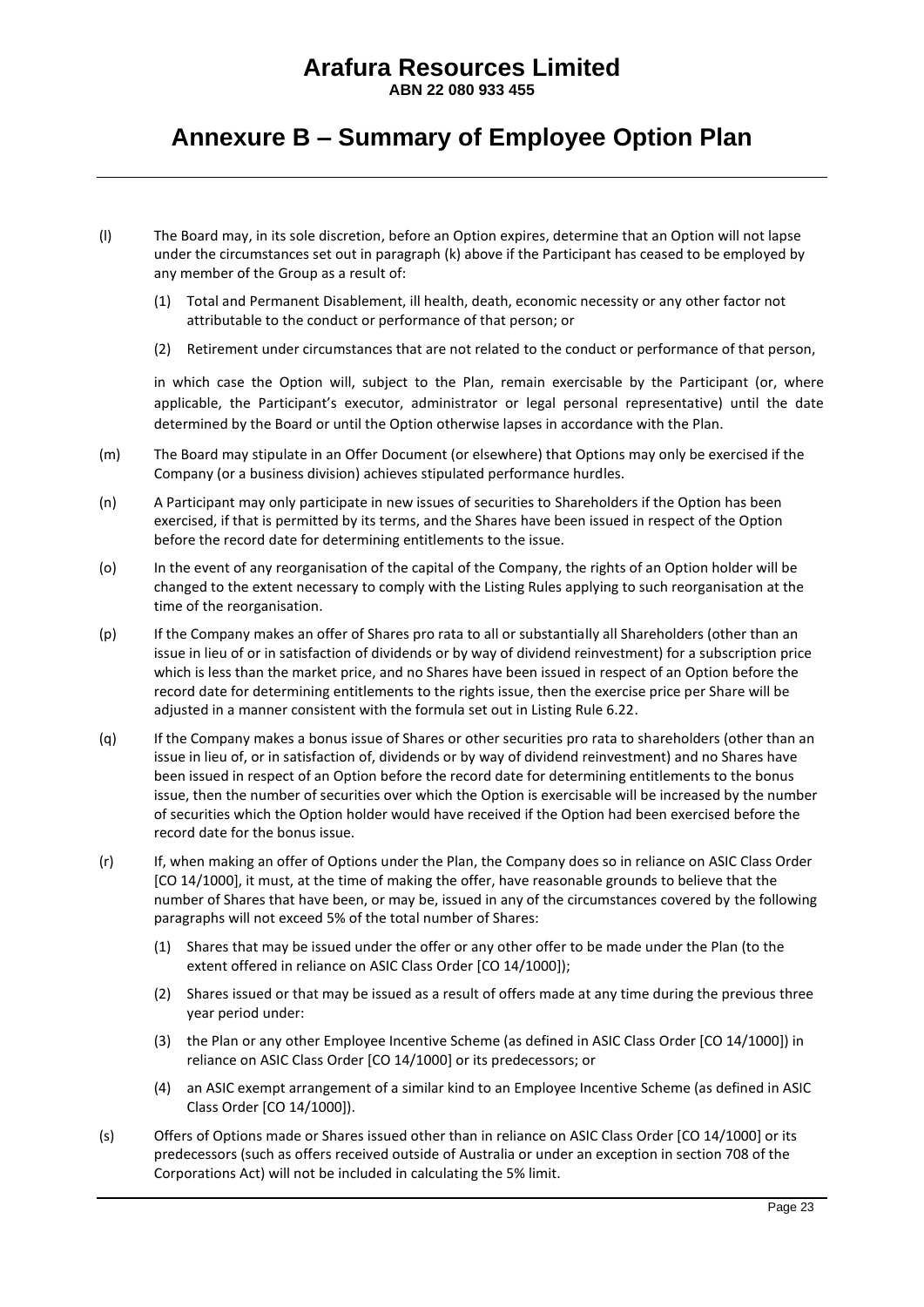**ABN 22 080 933 455**

### **Annexure B – Summary of Employee Option Plan**

(t) Subject to the Plan, the Listing Rules and all applicable laws, the Board may at any time by written instrument amend all or any of the rules of the Plan.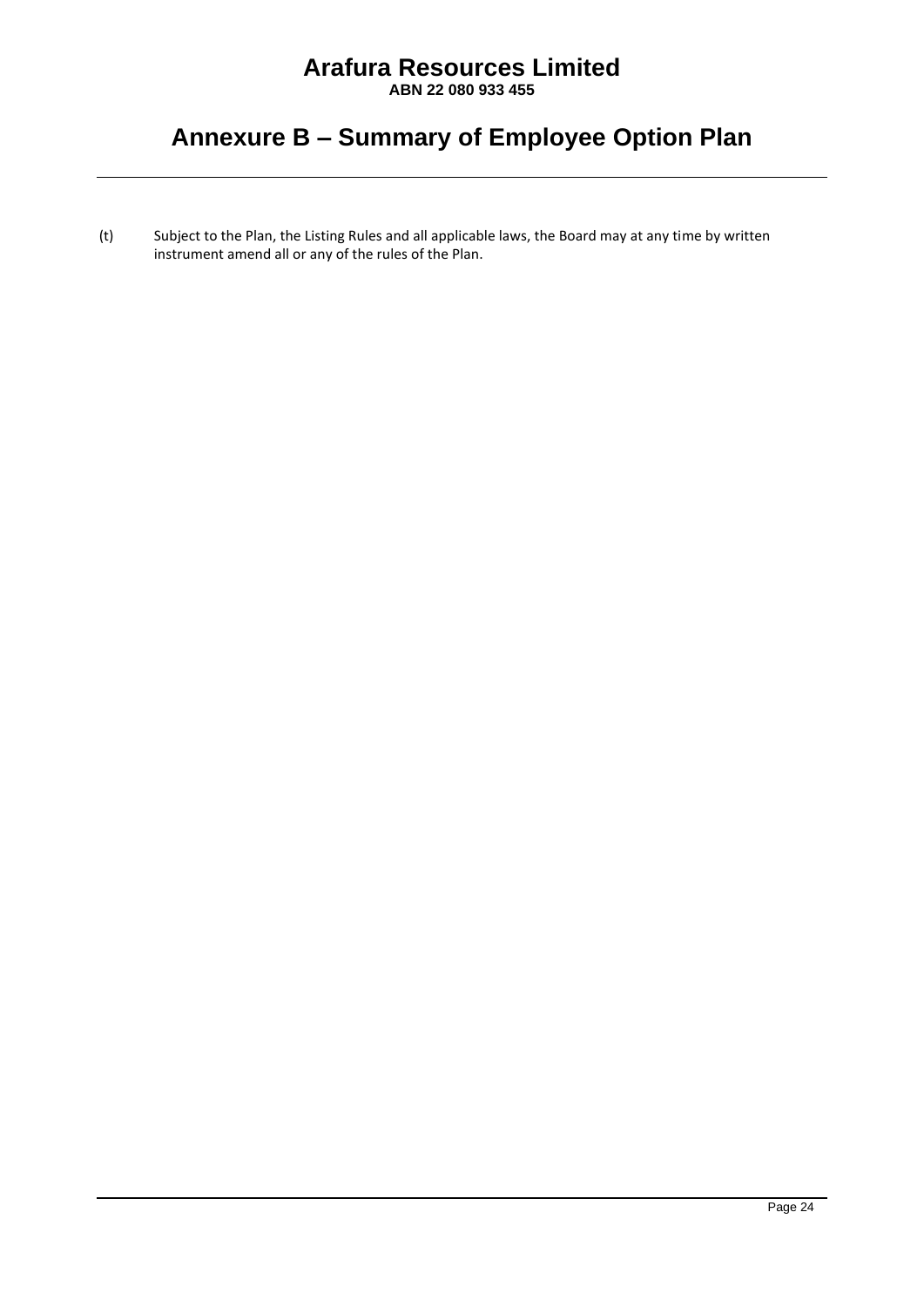**ABN 22 080 933 455**

### **Annexure C – Summary of Performance Rights Plan**

In this Annexure C, references to "Plan" mean references to the Performance Rights Plan.

The key terms of the Plan are as follows:

- (a) The Board may offer Performance Rights to Eligible Executives in the form of an "Offer Document".
- (b) The Board may offer Performance Rights to Eligible Executives having regard to the seniority of the Eligible Executive and the position the Eligible Executive occupies in the Group, each Eligible Executive's length of service with the Group, the record of employment of the Eligible Executive with the Group, the contribution the Eligible Executive has made to the Group, the potential contribution of the Eligible Executive to the Group and any other matters which the Board considers relevant.
- (c) No issue price is payable for the Performance Rights.
- (d) No payment is required for the grant of, or on vesting or exercise of a Performance Right.
- (e) The Offer Document will set out (among other things) the number of Performance Rights offered, the performance conditions that must be satisfied or circumstances which must exist before a Performance Right vests, the period for satisfaction of a performance condition and any other information required by law or the Listing Rules or considered by the Board to be relevant.
- (f) Upon receipt of an offer, an Eligible Executive may, by notice in writing to the Board, nominate a Nominee in whose favour the Eligible Executive wishes to renounce the offer. The Board may, in its discretion, resolve not to allow a renunciation of an offer in favour of a Nominee without giving any reason for that decision.
- (g) Each Performance Right which vests will entitle a Participant to be issued one Share.
- (h) Performance Rights will be automatically exercised when the Performance Rights vest.
- (i) Performance Rights may not be transferred unless by force of law or upon death to the Participant's legal personal representative or upon bankruptcy to the Participant's trustee in bankruptcy.
- (j) Performance Rights will not be quoted on ASX.
- (k) Performance Rights carry no right to a dividend and no right to a vote.
- (l) Performance Rights will not be quoted on ASX.
- (m) Any Shares issued on exercise of Performance Rights will rank equally with all existing Shares on issue.
- (n) The Board may determine (at any time) that some or all Performance Rights will vest are or will become exercisable immediately if:
	- (1) a takeover bid (as defined in the Corporations Act) is made in respect of Shares and both the bidder obtains Voting Power in the Company of 50% or more and the takeover offers are made or declared unconditional (other than for the happening of the events or circumstances set out in section 652C(l) and (2) of the Corporations Act or the condition set out in section 625(3) of the Corporations Act); or
	- (2) a transaction by way of compromise or arrangement under Part 5.1 of the Corporations Act is approved by the requisite majorities of members of the Company at a meeting convened in accordance with the order of a court under section 411(1) of the Corporations Act; or
	- (3) an event or transaction by which an entity becomes or is to become the registered holder of more than 50% of the total issued Shares is approved or accepted by a majority of members of the Company.
- (o) A Performance Right not exercised will lapse on the first to occur of:
	- (1) the expiry date of the Performance Right as set out in the Offer Document;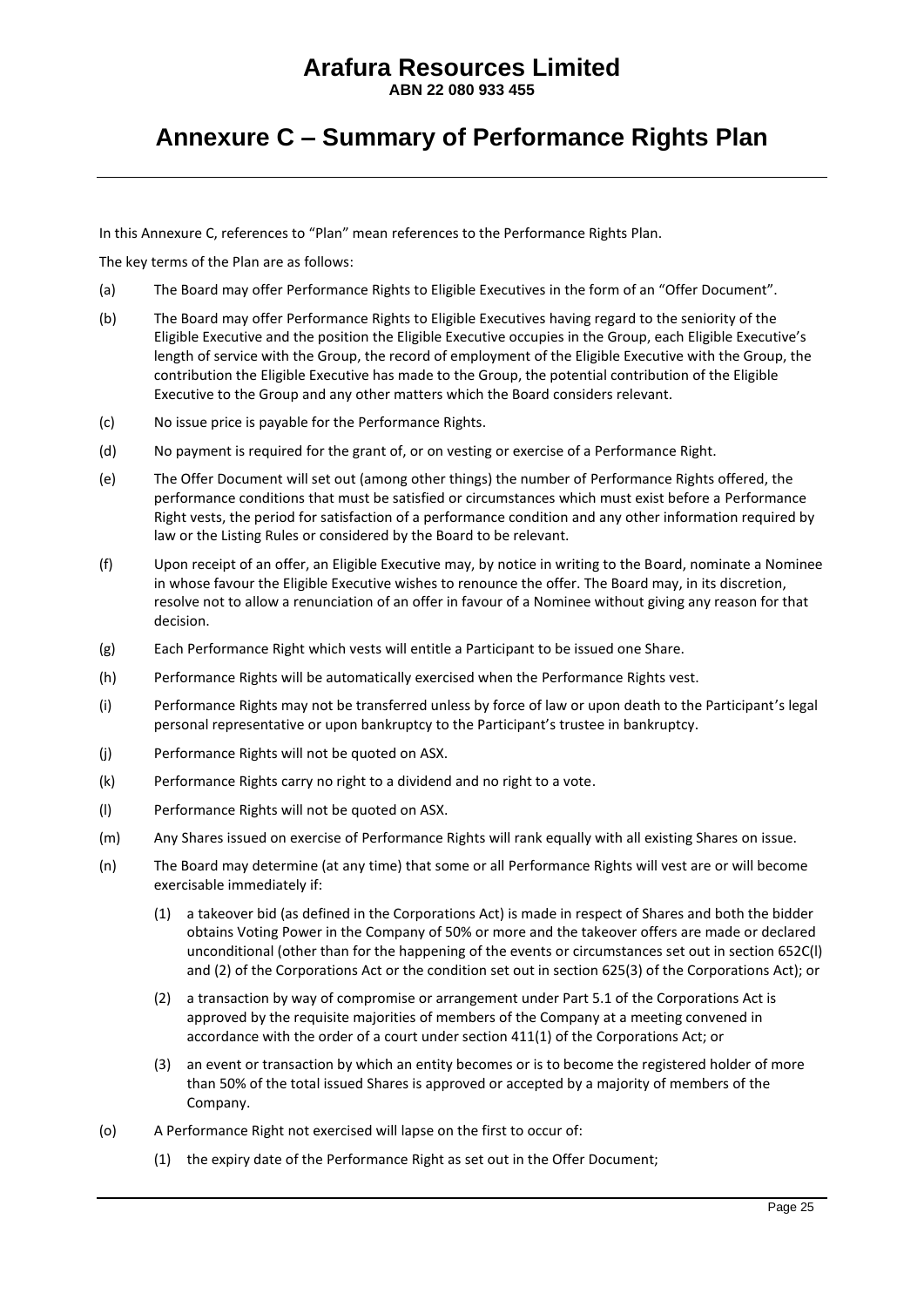**ABN 22 080 933 455**

### **Annexure C – Summary of Performance Rights Plan**

- (2) the expiry of 30 days, or any longer period which the Board determines, after the Participant ceases to be employed or engaged by any member of the Group for any reason, including death, Total and Permanent Disablement or Retirement;
- (3) a determination of the Board that the Participant has acted fraudulently, dishonestly or in breach of the Participant's obligations to the Company or any member of the Group and that the Performance Right is to be forfeited; and
- (4) a determination of the Board that there has been a failure to meet any performance condition applicable to the Performance Right within the required period.

(p) The Board may, in its sole discretion, before a Performance Right expires, determine that a Performance Right will not lapse under the circumstances set out in paragraph (m)(1) to (3) above if the Participant has ceased to be employed by any member of the Group as a result of:

- (1) Total and Permanent Disablement, ill health, death, economic necessity or any other factor not attributable to the conduct or performance of that person; or
- (2) Retirement under circumstances that are not related to the conduct or performance of that person,

in which case the Performance Right will, subject to the Plan, remain exercisable by the Participant (or, where applicable, the Participant's executor, administrator or legal personal representative) until the date determined by the Board or until the Performance Right otherwise lapses in accordance with the Plan.

- (q) The Board may in its absolute discretion:
	- (1) increase or decrease the level of vesting irrespective of performance in relation to a performance condition, if the Board forms the view in the light of the circumstance that prevailed during the measurement period that either nil vesting or a different level of vesting would be more reasonable in the circumstances; and/or
	- (2) vest some or all of a grant of Performance Rights prior to the end of the measurement period, if in the circumstances it considers it appropriate to do so.
- (r) If:
	- (1) any reorganisation (including consolidation, subdivision, reduction or return) of the issued capital of the Company is effected; or
	- (2) Shares are issued as a result of a pro-rata issue,

the number of Performance Rights, or the number of Shares to which each Participant is entitled upon exercising of Performance Rights, will be adjusted in the manner determined by the Board, having regard to the Listing Rules and the general principle to minimise or eliminate any material advantage or disadvantage to a Participant resulting from a corporate action.

- (s) A Participant may only participate in new issues of securities to shareholders if the Performance Right has vested and Shares have been registered in the name of the Participant before the record date for determining entitlements to the issue.
- (t) If, when making an offer of Performance Rights under the Plan, the Company does so in reliance on ASIC Class Order [CO 14/1000], it must, at the time of making the offer, have reasonable grounds to believe that the number of Shares that have been, or may be, issued in any of the circumstances covered by the following paragraphs will not exceed 5% of the total number of Shares:
	- (1) Shares that may be issued under the offer or any other offer to be made under the Plan (to the extent offered in reliance on ASIC Class Order [CO 14/1000]);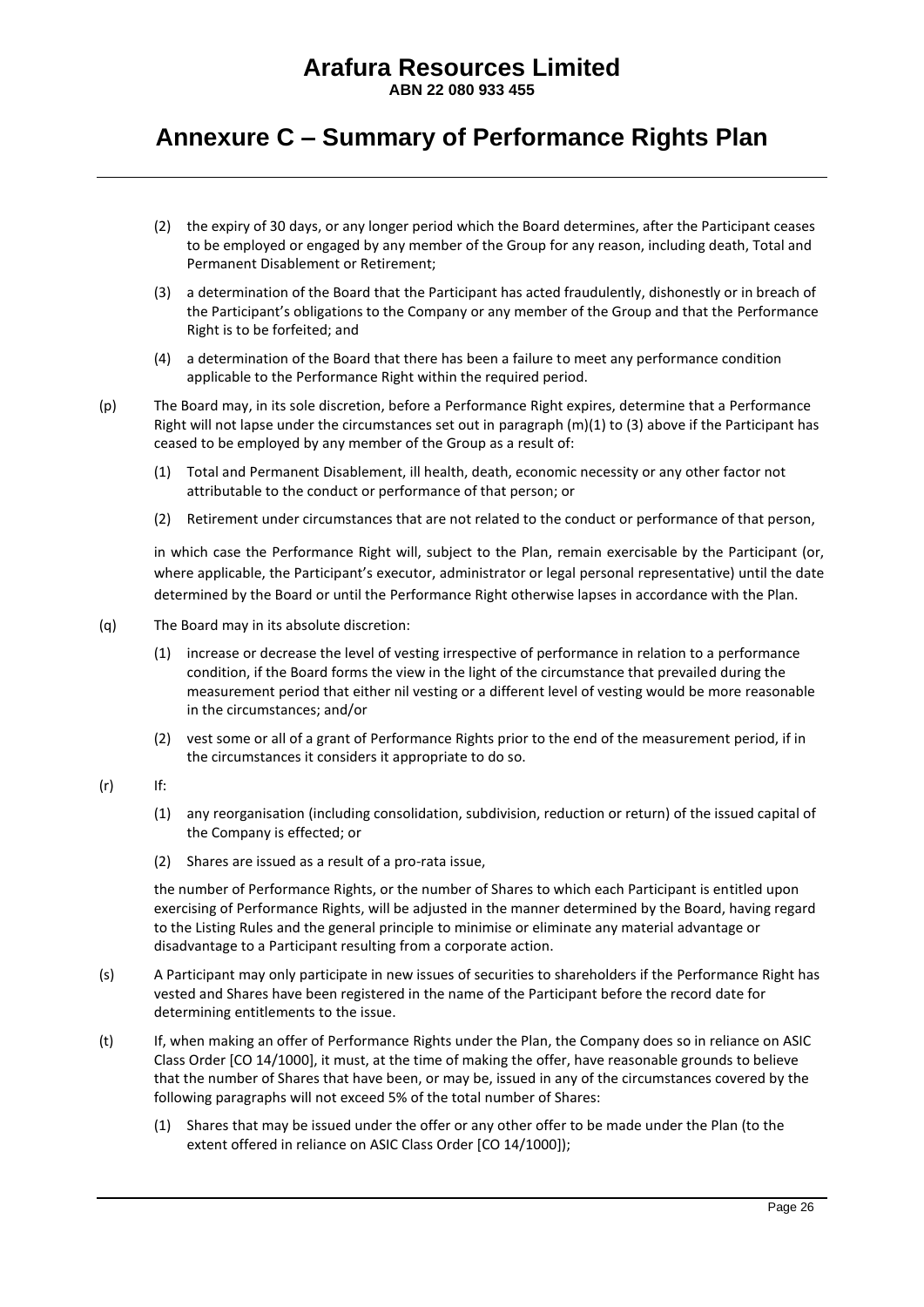**ABN 22 080 933 455**

### **Annexure C – Summary of Performance Rights Plan**

- (2) Shares issued or that may be issued as a result of offers made at any time during the previous three year period under:
- (3) the Plan or any other Employee Incentive Scheme (as defined in ASIC Class Order [CO 14/1000]) in reliance on ASIC Class Order [CO 14/1000] or its predecessors; or
- (4) an ASIC exempt arrangement of a similar kind to an Employee Incentive Scheme (as defined in ASIC Class Order [CO 14/1000]).
- (u) Offers of Performance Rights made or Shares issued other than in reliance on ASIC Class Order [CO 14/1000] or its predecessors (such as offers received outside of Australia or under an exception in section 708 of the Corporations Act) will not be included in calculating the 5% limit.
- (v) Subject to the Plan, the Listing Rules and all applicable laws, the Board may at any time by written instrument amend all or any of the rules of the Plan.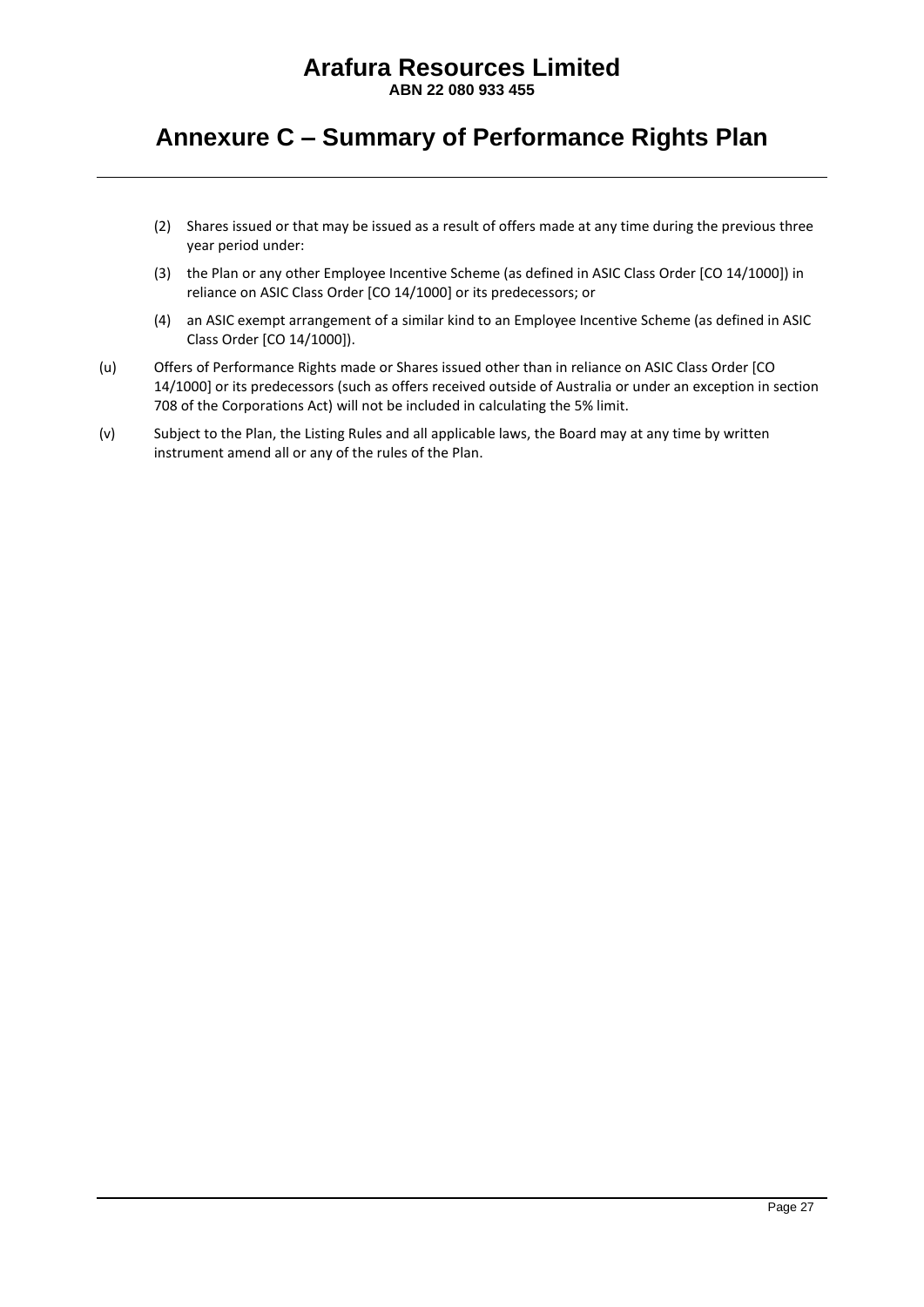

|              | <b>LODGE YOUR VOTE</b>                                                                                                                             |
|--------------|----------------------------------------------------------------------------------------------------------------------------------------------------|
| i.           | <b>ONLINE</b><br>www.linkmarketservices.com.au                                                                                                     |
|              | <b>BY MAIL</b><br><b>Arafura Resources Limited</b><br><b>C/- Link Market Services Limited</b><br>Locked Bag A14<br>Sydney South NSW 1235 Australia |
|              | <b>RY FAX</b><br>+61 2 9287 0309                                                                                                                   |
| İ            | <b>BY HAND</b><br><b>Link Market Services Limited</b><br>Level 12, 680 George Street, Sydney NSW 2000                                              |
| $^\circledR$ | <b>ALL ENQUIRIES TO</b><br>Telephone: 1300 554 474<br>Overseas: +61 1300 554 474                                                                   |
|              |                                                                                                                                                    |
|              |                                                                                                                                                    |

**X99999999999**

### PROXY FORM

I/We being a member(s) of Arafura Resources Limited and entitled to participate in and vote hereby appoint:

#### APPOINT A PROXY

the Chairman of the Meeting (mark box)

OR if you are NOT appointing the Chairman of the Meeting as your proxy, please write the name of the person or body corporate you are appointing as your proxy

or failing the person or body corporate named, or if no person or body corporate is named, the Chairman of the Meeting, as my/our proxy to act on my/our behalf (including to vote in accordance with the following directions act on my/our behalf (including to vote in accordance with the following directions or, if no directions have been given and to the extent permitted by the law, as the proxy sees fit) at the Annual General Meeting of the Company to be held at 10:00am (WST) on Thursday, 21 October 2021 at BDO Australia 38 Station Street Subiaco, WA, 6008 (the Meeting) and at any postponement or adjournment of the Meeting. **X9999999999**<br> **SAMPLET ACT AND THE CONDUCT CONSUMBENT AND THE CONDINERATION CONTRANT ARE SOURCE INTERENT ARE ORITY AND AND THE CONTRANT ARE ON THE CONTRANT AND A DATA THE CONTRANT AND A DATA THE OF THE AND THE CONTRANT A** 

Important for Resolution 1, 3 & 4: If the Chairman of the Meeting is your proxy, either by appointment or by default, and you have not indicated your voting intention below, you expressly authorise the Chairman of the Meeting to exercise the proxy in respect of Resolution 1, 3 & 4, even though the Resolutions are connected directly or indirectly with the remuneration of a member of the Company's Key Management Personnel (KMP).

The Chairman of the Meeting intends to vote undirected proxies in favour of each item of business.

### VOTING DIRECTIONS

Proxies will only be valid and accepted by the Company if they are signed and received no later than 48 hours before the Meeting. Please read the voting instructions overleaf before marking any boxes with an  $\boxtimes$ 

**Resolutions** 

2 Re-election of

For Against Abstain\*

 $\overline{\bullet}$ 

STEP 3

Mr Quansheng Zhang as Director

3 Issue of Options to Mr Gavin Lockyer

1 Remuneration Report

4 Issue of Performance Rights to Mr Gavin Lockyer



 $\bigcirc$   $^*$  If you mark the Abstain box for a particular Item, you are directing your proxy not to vote on your behalf on a show of hands or on a poll and your votes will not be counted in computing the required majority o

#### SIGNATURE OF SHAREHOLDERS – THIS MUST BE COMPLETED

Shareholder 1 (Individual) Joint Shareholder 2 (Individual) Joint Shareholder 3 (Individual)

**ARU PRX2102C**

Sole Director and Sole Company Secretary Director/Company Secretary (Delete one) Director

This form should be signed by the shareholder. If a joint holding, either shareholder may sign. If signed by the shareholder's attorney, the power of attorney must have been previously noted by the registry or a certified copy attached to this form. If executed by a company, the form must be executed in accordance with the company's constitution and the *Corporations Act 2001* (Cth).